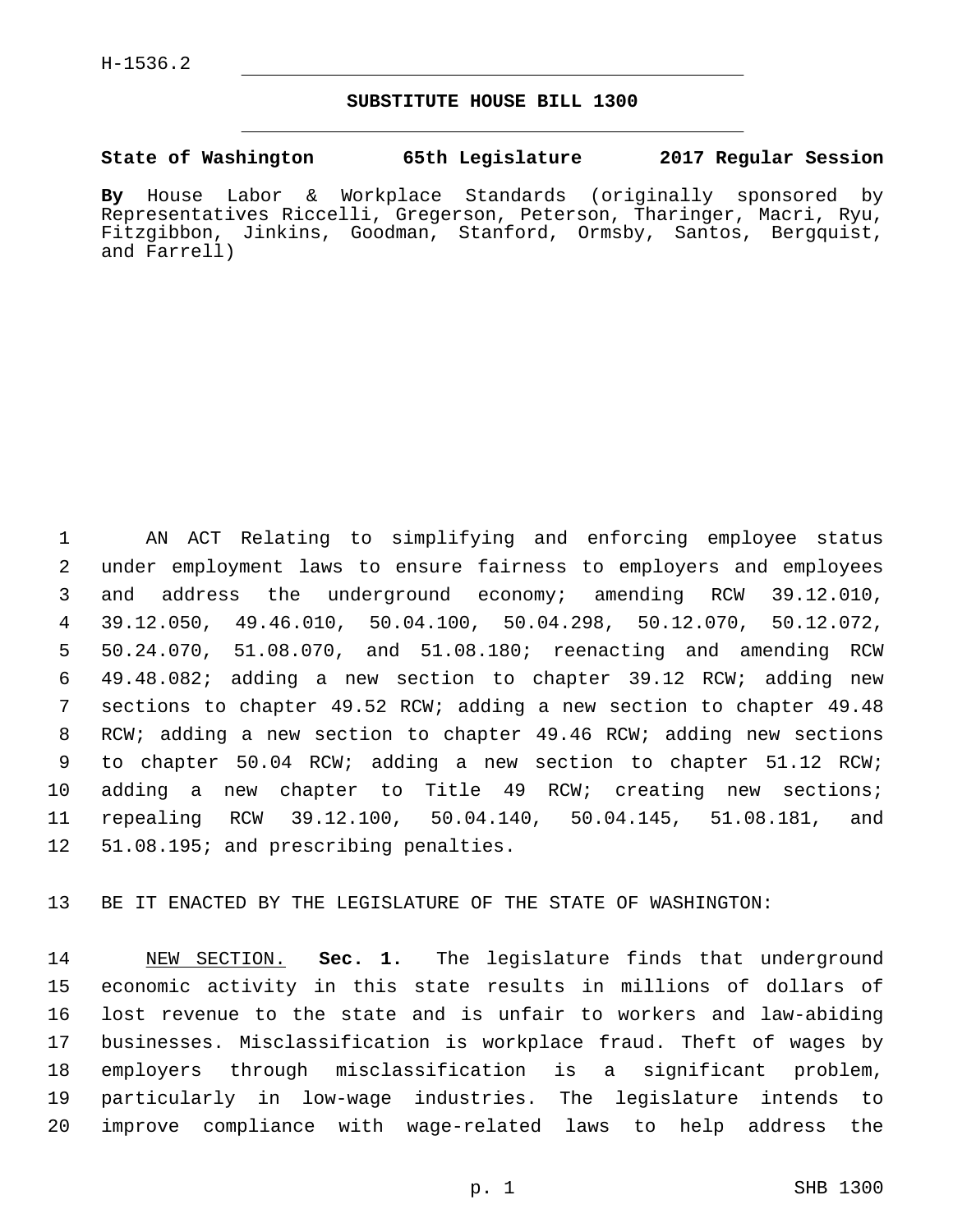problems of the underground economy, level the playing field for honest employers and contractors, and protect workers.

 NEW SECTION. **Sec. 2.** This chapter may be known and cited as the employee fair classification act.

 NEW SECTION. **Sec. 3.** The definitions in this section apply throughout this chapter unless the context clearly requires otherwise.

(1) "Department" means the department of labor and industries.

 (2) "Director" means the director of the department of labor and 10 industries.

(3) "Employ" means to suffer or permit to work.

 (4)(a) "Employee" means a person who performs labor or services for an employer. A person may be an employee of two or more employers 14 at the same time.

 (b) "Employee" does not include a bona fide independent 16 contractor.

17 (c) "Employee" also does not include:

 (i) An individual employed in the capacity of an outside salesperson paid solely by way of commission, as defined and 20 delimited by rule of the director;

(ii) An individual employed on a casual and sporadic basis; or

 (iii) An individual who performs services for an educational, charitable, religious, government, or nonprofit organization and who offers his or her services freely and without pressure or coercion, direct or implied, and without any contemplation or expectation of payment. An individual who receives reimbursement for actual expenses or who receives maintenance, which includes costs for meals and transient lodging incurred while performing volunteer duties, does 29 not lose his or her status as a nonemployee.

 (5)(a) "Employer" means any of the following that employ a person: (i) An individual; (ii) any form of business entity, or the receiver, trustee, or successor of a business entity; (iii) an administrator or executor of an estate; or (iv) the state or any agency, instrumentality, or political subdivision of the state. "Employer" includes an individual or entity that acts directly or indirectly in the interest of an employer in relation to employing a person. More than one entity may be the "employer," including in circumstances where one entity controls, is controlled by, or is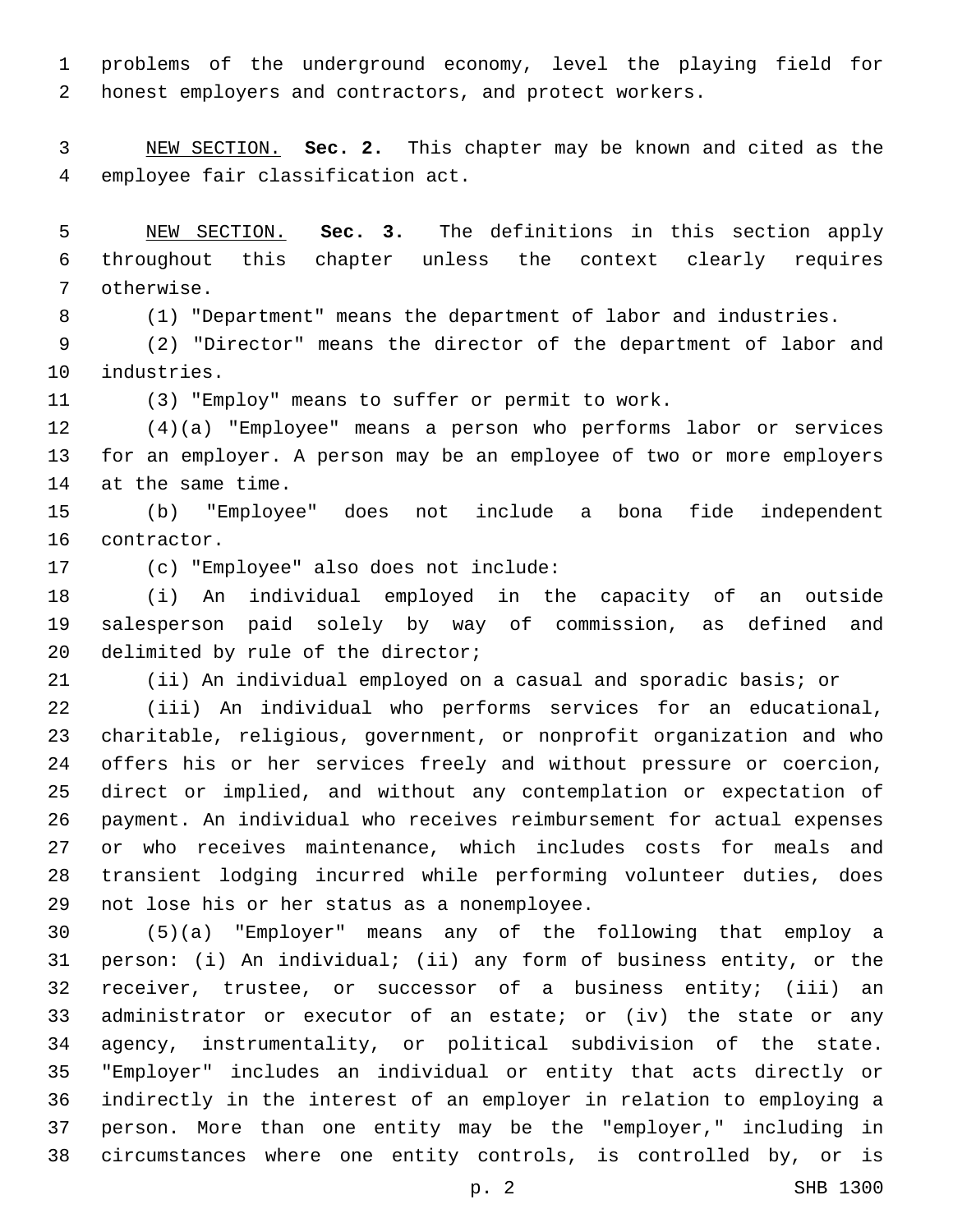under common control with another employer, or where one entity exerts control over the operations of another employer.

 (b) "Employer" does not include agencies, authorities, or instrumentalities of the United States, its possessions and territories, the commonwealth of Puerto Rico, or the District of Columbia.6

 (6) "Front pay" means the compensation the employee would earn if 8 reinstated to his or her former position.

 (7)(a) "Independent contractor" means an individual who performs 10 labor or services for a party when either:

 (i)(A) The individual is and will continue to be free from control or direction over the performance of the labor or services by the party for whom the labor or services are performed, both under the contract of labor or service and in fact. Control or direction includes the right to control or direct as well as general control or direction over the individual's physical activities;

 (B) The labor or service is either outside the usual course of business for which the labor or service is performed, or the labor or service is performed outside of all the places of business of the 20 enterprise for which the labor or service is performed;

 (C) The individual is customarily engaged in an independently established trade, occupation, business, or profession of the same nature as that involved in the contract of labor or service;

 (D) On the effective date of the contract of service, the individual is responsible for filing at the next applicable filing period, both under the contract of service and in fact, a schedule of expenses with the internal revenue service for the type of business 28 the individual is conducting;

 (E) On the effective date of the contract of service, or within a reasonable period after the effective date of the contract, the individual has established an account with the department of revenue, and other state agencies as required by the particular case, for the business the individual is conducting for the payment of all state taxes normally paid by employers and businesses and has registered for and received a unified business identifier number from the state 36 of Washington; and

 (F) On the effective date of the contract of service, the individual is maintaining a separate set of books or records that reflect all items of income and expenses of the business which the 40 individual is conducting; and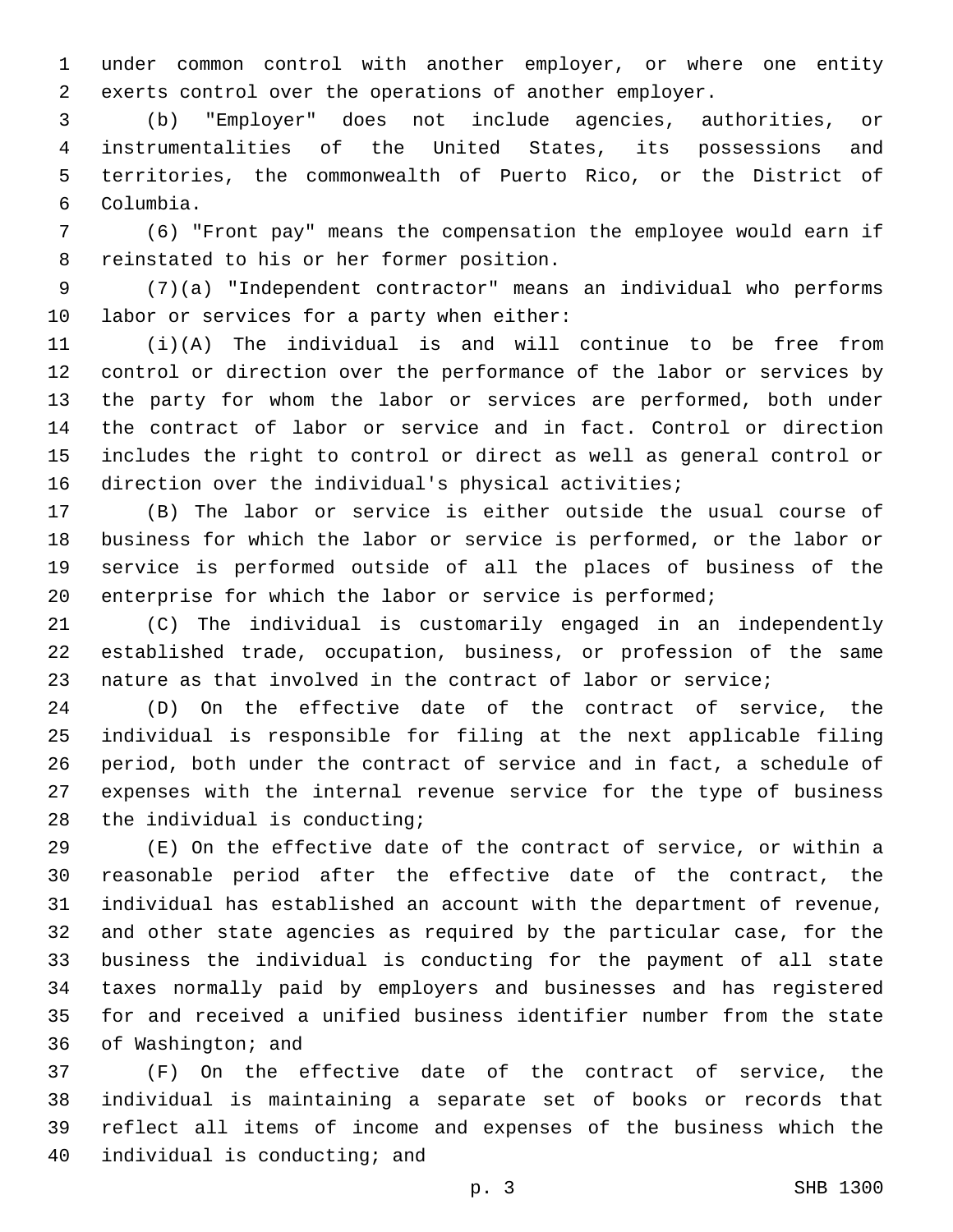(G) If the individual is performing services that require registration under chapter 18.27 RCW or licensing under chapter 19.28 RCW for remuneration under an independent contract, on the effective date of the contract for service the individual has a valid contractor registration under chapter 18.27 RCW or an electrical contractor license under chapter 19.28 RCW; or6

 (ii)(A) The individual is and will continue to be free from control or direction over the performance of the labor or services by the party for whom the labor or services are performed, both under the contract of labor or service and in fact. Control or direction includes the right to control or direct as well as general control or direction over the individual's physical activities;

 (B) The individual's business is not financially dependent on the relationship with the party for whom the labor or services are performed and the business continues after the cancellation or 16 destruction of the relationship with that party;

 (C) The individual has a substantial investment of capital in the individual's business beyond ordinary tools and equipment and a 19 personal vehicle;

 (D) The individual gains profits and bears losses from the business as a result of his or her managerial skills and substantial investment of capital in the individual's business;

 (E) The individual makes his or her labor or services available to the general public or the business community on a continuing basis;

 (F) The individual files at the next applicable filing period, both under the contract of service and in fact, a schedule of expenses with the internal revenue service for the type of business 29 the individual is conducting;

 (G) The party for whom the labor or services are performed does not represent the individual as an employee of that party to its 32 customers;

 (H) The individual has the right, under contract and in fact, to perform similar labor or services for others on whatever basis and 35 whenever he or she chooses;

 (I) The individual has an active and valid certificate of registration with the department of revenue and an active and valid account with any other state agencies as required by the particular case, for the business the individual is conducting for the payment of all state taxes normally paid by employers and businesses and has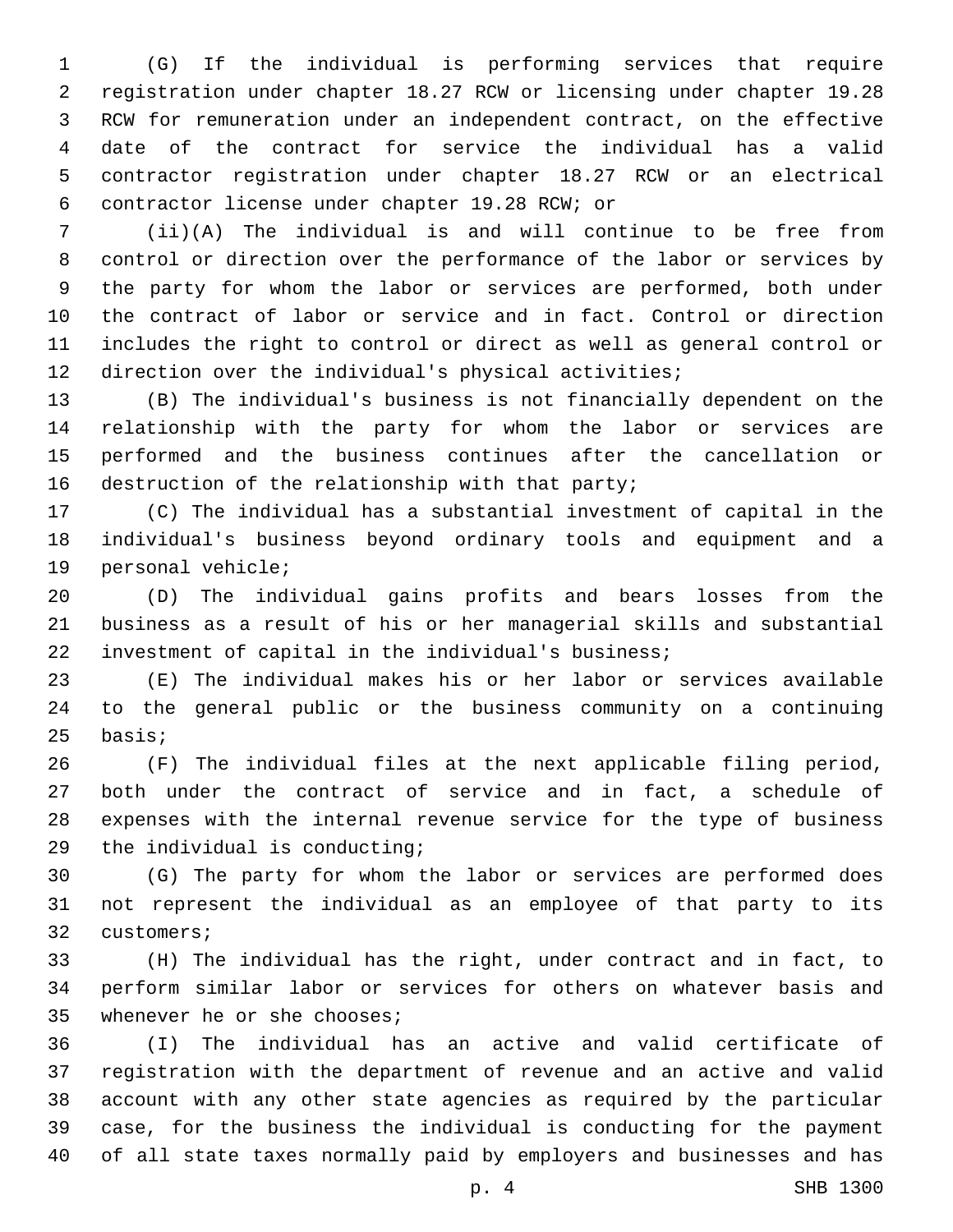registered for and received a unified business identifier number from 2 the state of Washington; and

 (J) The individual is maintaining a separate set of books or records that reflect all items of income and expenses of the business 5 that the individual is conducting.

 (b) In determining whether an individual is an independent contractor, acts taken by an employer to comply with local, state, or federal laws or regulations may not be considered as proof of 9 independent contractor status.

 (8) "Misclassification" means designating an employee as a 11 nonemployee of the employer.

 (9)(a) "Pattern or practice" means that, in addition to the current violation, within the previous ten years the employer was:

 (i) Convicted of a criminal violation of a state or local law 15 concerning nonpayment of wages;

 (ii) Subject to a court order entering final judgment for a violation of this chapter or chapter 39.12, 49.46, 49.48, or 49.52 RCW, and the judgment was not satisfied or current within thirty days of the later of: (A) The expiration of the time for appealing the order; or (B) if a timely appeal was made, the date of the final 21 resolution of the appeal; or

 (iii) Subject to a final and binding citation and notice of assessment from the department for a violation of this chapter or chapter 39.12 or 49.48 RCW, and the citation and penalty was not satisfied or current within thirty days of the date the citation 26 became final and binding.

 (b) For purposes of this subsection (9), an employer includes a 28 successor employer, as defined in RCW 49.48.082.

 (10) "Person" means a natural person, firm, partnership, 30 corporation, association, or organization.

 (11) "Willful" means a knowing and intentional action that is neither accidental nor the result of a bona fide dispute.

 NEW SECTION. **Sec. 4.** (1) An employer-employee relationship exists when an individual performs labor or services for an employer. The party asserting that an individual is not an employee must establish by a preponderance of the evidence that the individual is an independent contractor or is otherwise not an employee under this chapter.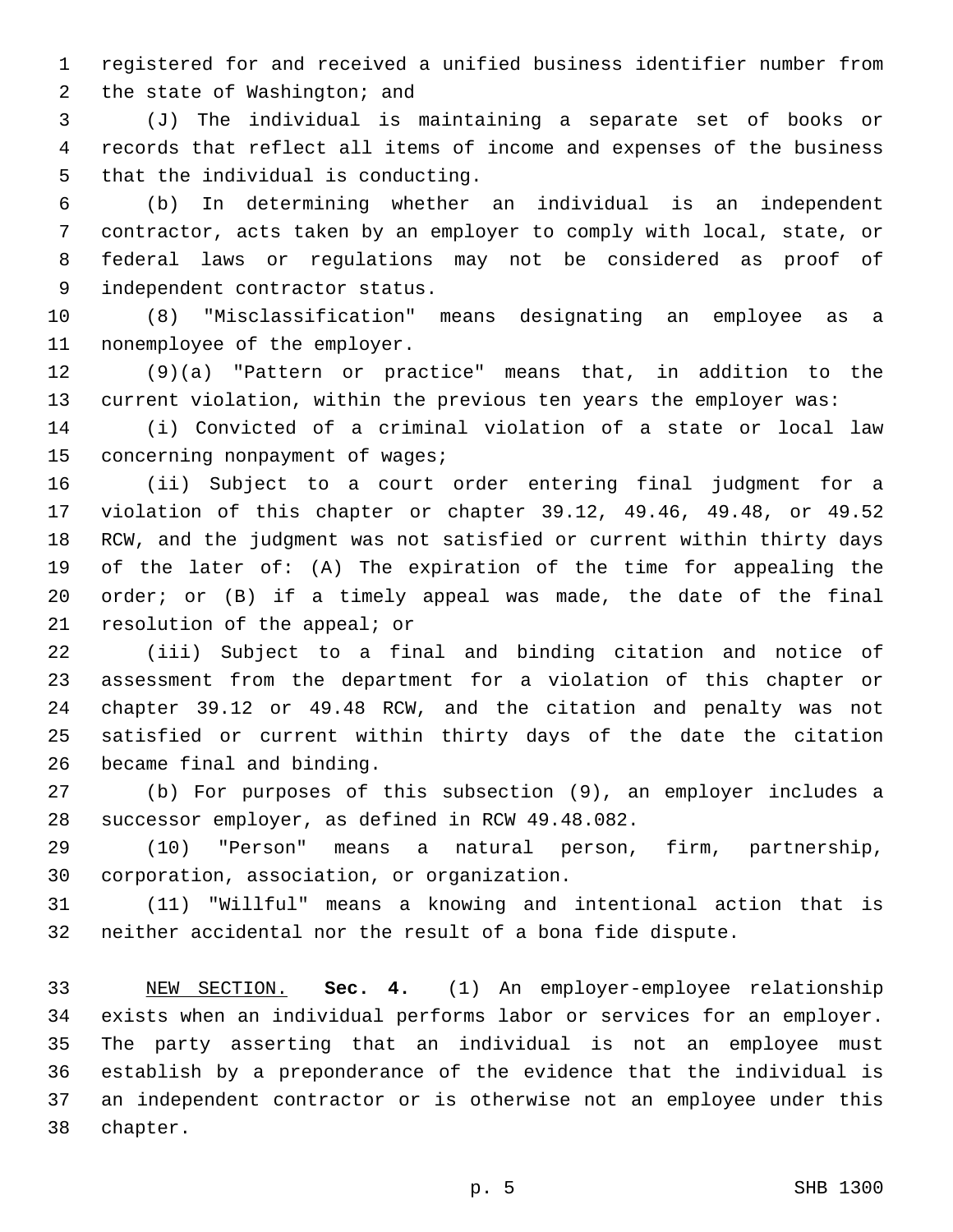(2) A general contractor is not responsible for violations of a bona fide independent contractor or subcontractor under this chapter unless the general contractor exerts substantial control over the day-to-day work of the independent contractor or subcontractor. For 5 purposes of this subsection:

 (a) "General contractor" means the contractor required to be registered under chapter 18.27 RCW or licensed under chapter 19.28 RCW whose business operations for a project require the use of more than one building trade or craft upon a single job or project, under a single building permit, and who has responsibility to superintend 11 the project as a whole.

 (b) "Subcontractor" means a contractor who engages in a business that is required to be registered under chapter 18.27 RCW or licensed under chapter 19.28 RCW and who is not a general contractor.

 NEW SECTION. **Sec. 5.** (1) An employer may not willfully misclassify an employee as an independent contractor.

 (2) A person may not charge an employee who has been misclassified as an independent contractor a fee, or make any deductions from compensation for any purpose, including for goods, materials, space rental, services, government licenses, repair, equipment maintenance, or fines arising from the employment where any of the acts would have violated the law if the individual had not 23 been misclassified.

 (3) A person may not require or request an employee to enter into an agreement or sign a document that results in the misclassification of the employee as an independent contractor or otherwise does not accurately reflect the employee's relationship with the employer.

 (4) A person may not perform the following acts for the purpose of facilitating or evading detection of a violation of this chapter:

 (a) Form, assist in, or induce the formation of a corporation, partnership, limited liability company, or other business entity; or

 (b) Pay or collect a fee for use of a foreign or domestic corporation, partnership, limited liability company, or other 34 business entity.

 (5) A person may not, for remuneration, conspire with, aid and abet, assist, or advise an employer with the intent of violating this 37 chapter.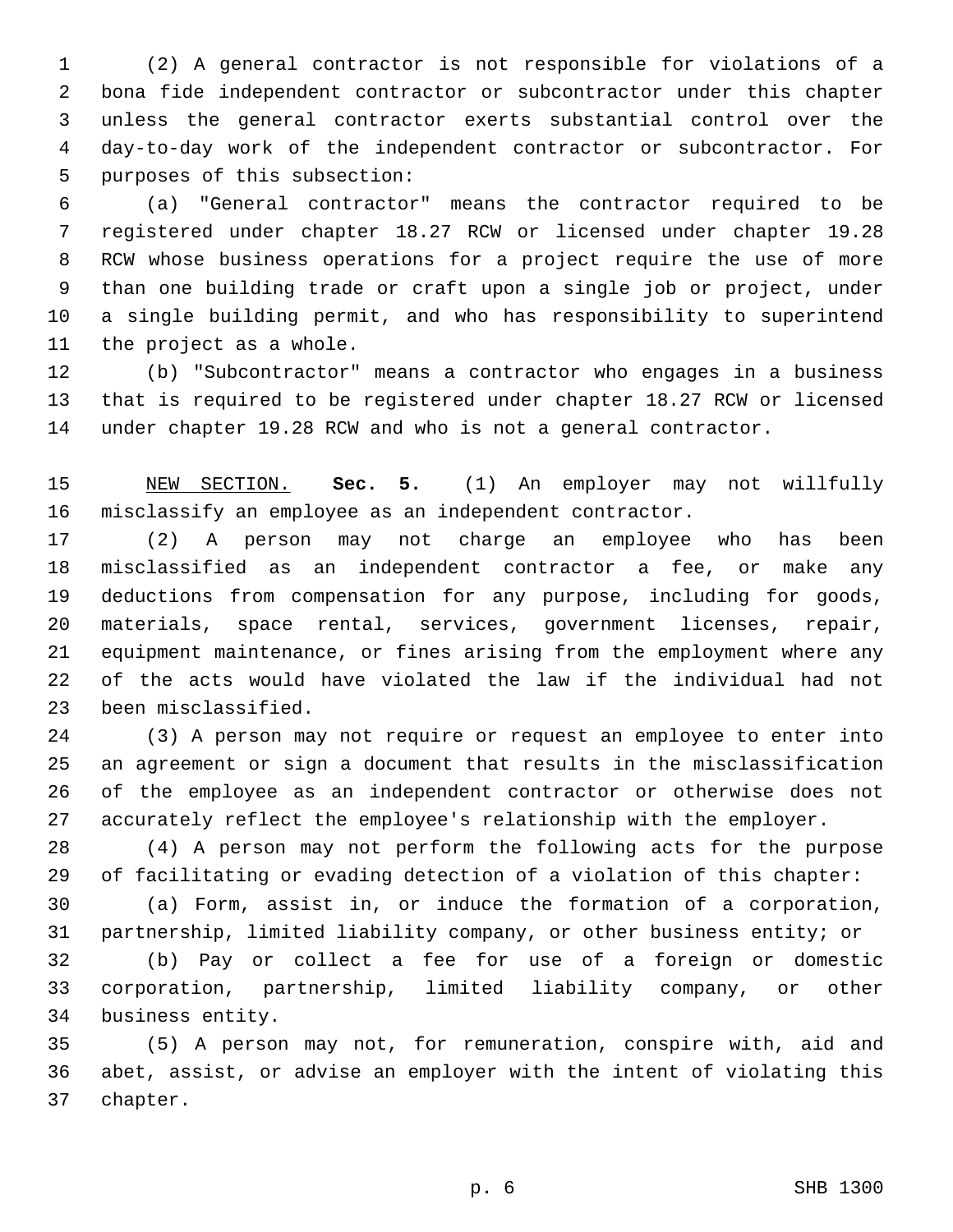NEW SECTION. **Sec. 6.** (1) The department may conduct an investigation if it obtains information indicating a person may have violated this chapter, but the department may not investigate a violation of this chapter that occurred more than three years before the date of the violation. For the purposes of this section, a violation occurs from the initial date of misclassification and for as long as the employee continues to be misclassified. The three-year period is tolled during any period of time that an employer, any of its agents, or any person acting on behalf of the employer deters an individual from filing a complaint under this section.

 (2) If the department determines that a person violated this 12 chapter, it may:

 (a) For a violation of section 8 of this act, order the employer to pay a civil penalty of not less than one thousand dollars and not 15 more than ten thousand dollars;

 (b) For a violation of section 5 of this act, order the person to pay a civil penalty of: (i) Not less than one thousand dollars and not more than ten thousand dollars per employee; or (ii) if the person has engaged in a pattern or practice of violations, not less than ten thousand dollars and not more than twenty-five thousand 21 dollars per employee;

 (c) For a violation of section 5 of this act, order persons, including employers, to jointly and severally pay the following: (i) Three times the amount of wages, salary, and employment benefits denied or withheld, except benefits under Title 50 or 51 RCW; and (ii) reimbursement for taxes and the value of any benefits paid by 27 the employee;

 (d) In addition, for a violation of section 5 of this act, order the employer to pay any taxes owed, reinstate the employee, and properly classify the employee. The director may award front pay in 31 lieu of reinstatement;

 (e) Determine whether to initiate collection procedures pursuant to RCW 51.16.150 through 51.16.190, and send a copy of its determination, including any supporting documentation, to the 35 employment security department; and

 (f) The department must consider referrals based on a court finding of a violation of section 5 of this act to determine whether 38 to initiate collection procedures.

 (3) An employer may appeal the department's determination 40 pursuant to RCW 49.48.084.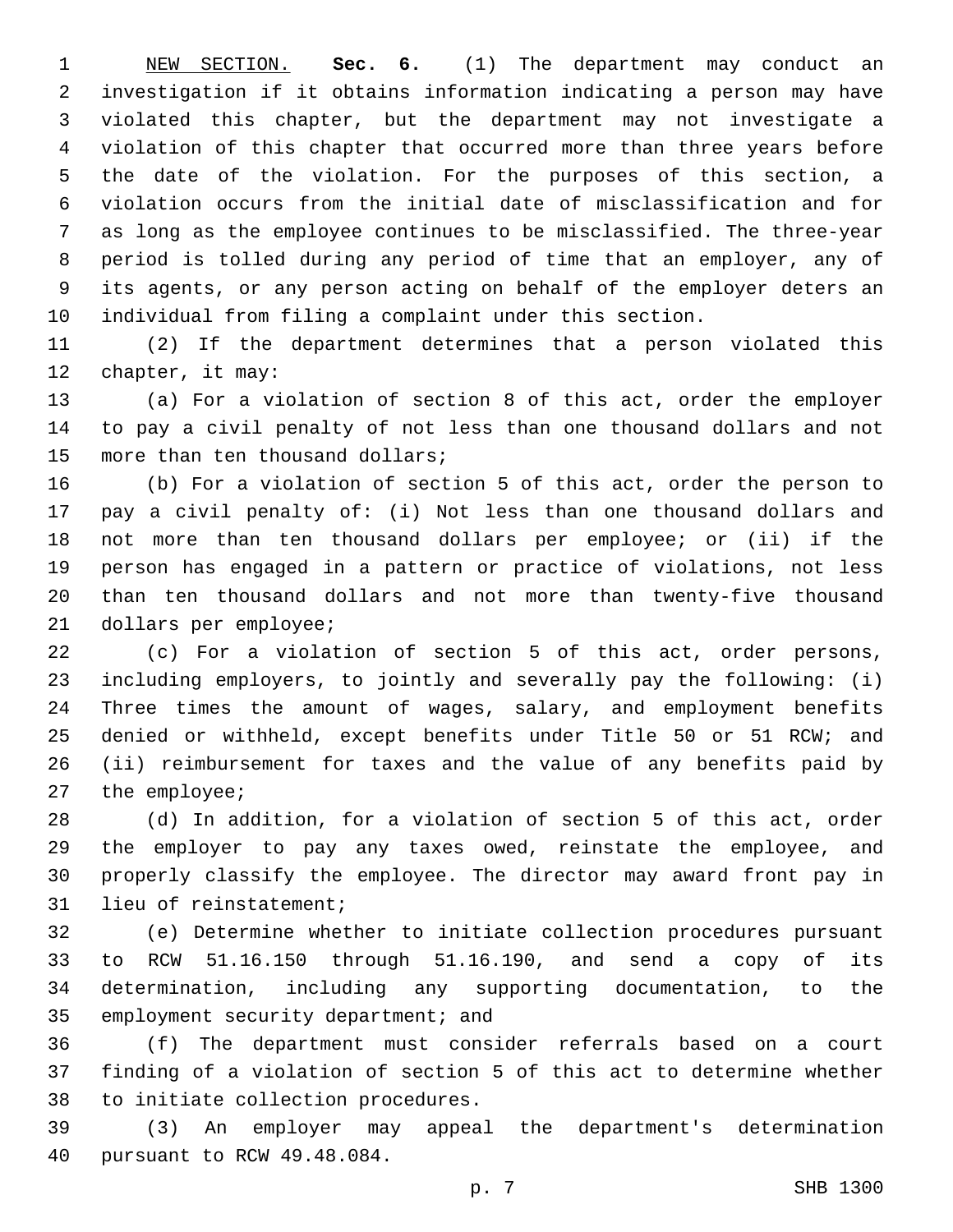(4) The department must deposit civil penalties collected under this chapter into the employee fair classification act account 3 created in section 9 of this act.

 NEW SECTION. **Sec. 7.** (1) An individual aggrieved by a violation of section 5 of this act may bring suit on behalf of himself or herself or on behalf of any other individual who is similarly situated.

 (2) If a court determines that a person or persons, including 9 employers, violated section 5 of this act, it:

 (a) Shall order persons, including employers, to jointly and 11 severally pay the greater of:

 (i) Three times the amount of any wages including overtime, salary, and employment benefits unlawfully denied or withheld except 14 benefits under Titles 50 and 51 RCW; or

 (ii) Statutory damages for each employee aggrieved by the violation. Statutory damages must not be less than one thousand dollars and not more than ten thousand dollars per employee, unless the person engaged in a pattern or practice of violations, in which case the statutory damages must be not less than ten thousand dollars and not more than twenty-five thousand dollars per employee;

 (b) May order persons, including employers, to jointly and severally pay the employee reimbursement for any taxes and the value 23 of any benefits paid by the employee; and

 (c) Shall order persons, including employers, to jointly and 25 severally pay attorneys' fees and costs.

 (3) If a court determines that an employer violated section 5 of this act, it may order the employer to pay any taxes owed and award injunctive or other equitable relief, including reinstatement and reclassification of the employee with terms and conditions at least as favorable as those that applied when the employee was misclassified, including rate of compensation, value of any benefits, and hours of work. The court may award front pay in lieu of 33 reinstatement.

 (4) A civil action under this section must be brought no later than three years after the violation occurred. For the purposes of this section, a violation occurs from the initial date of misclassification and for as long as the employee continues to be misclassified. The three-year period is tolled during any period of time that an employer, any of its agents, or any person acting on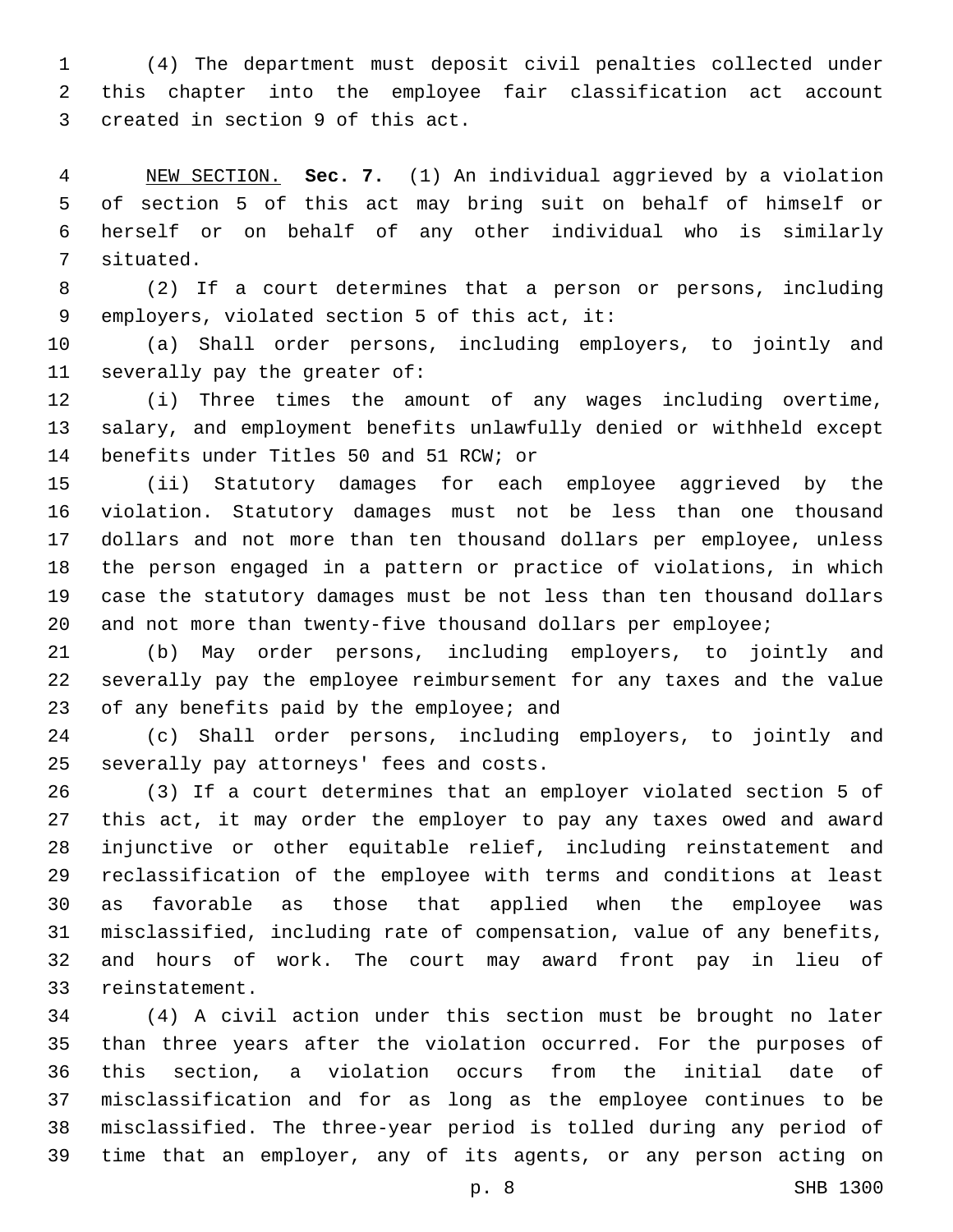behalf of the employer deters an individual from bringing an action 2 under this section.

 NEW SECTION. **Sec. 8.** (1) If an employer engages an individual to perform labor or services for remuneration and considers the individual to be an independent contractor, the employer shall post and keep posted the following notice:

 "Every worker has the right to be properly classified as an employee rather than an independent contractor if the individual does not meet the requirements of an independent contractor under the law known as the employee fair 11 classification act.

 If you believe you or someone else has been improperly classified as an independent contractor under the employee fair classification act, you have the right to challenge this classification by filing a complaint with the department of labor and industries or by bringing an action in state 17 court."

 (2) The notice required by this section must be in English, Spanish, and any other language or languages primarily spoken by the majority of the workforce. The notice must be posted in a conspicuous place in each of the employer's offices in the state and at each job site where a worker classified as an independent contractor performs 23 labor or services.

 NEW SECTION. **Sec. 9.** The employee fair classification act account is created in the state treasury. All receipts from civil penalties issued under section 6 of this act must be deposited in the account. Moneys in the account may be spent only after appropriation. Expenditures from the account may be used only for enforcement of this chapter.

 NEW SECTION. **Sec. 10.** The department may adopt rules to implement this chapter. In addition, the department may develop a plan for strategic enforcement of this chapter, prioritizing industries and workplaces with a high concentration of violations.

#### **PREVAILING WAGE**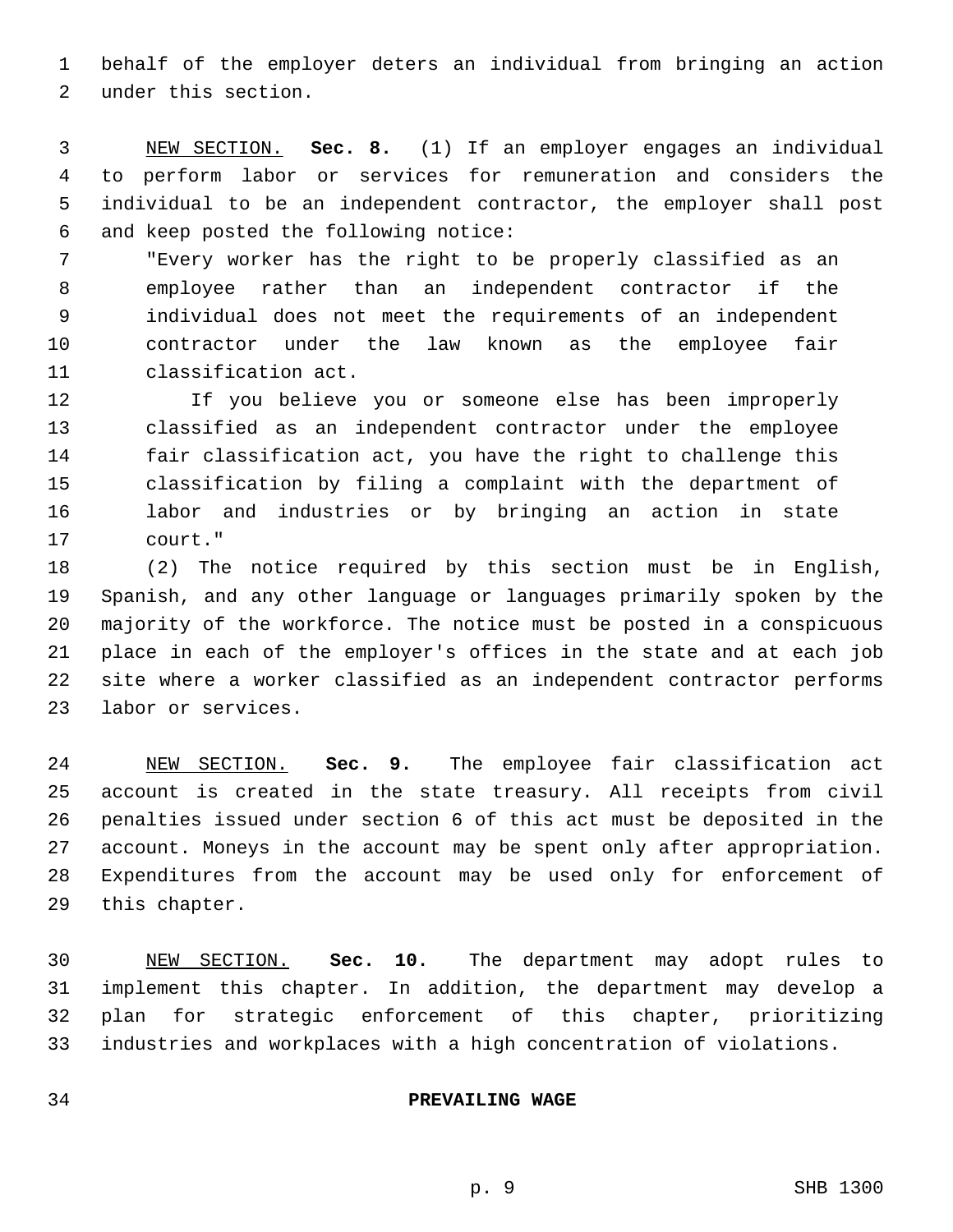**Sec. 11.** RCW 39.12.010 and 1989 c 12 s 6 are each amended to 2 read as follows:

 (1) The "prevailing rate of wage," for the intents and purposes of this chapter, shall be the rate of hourly wage, usual benefits, and overtime paid in the locality, as hereinafter defined, to the majority of workers, laborers, or mechanics, in the same trade or occupation. In the event that there is not a majority in the same trade or occupation paid at the same rate, then the average rate of hourly wage and overtime paid to such laborers, workers, or mechanics in the same trade or occupation shall be the prevailing rate. If the wage paid by any contractor or subcontractor to laborers, workers, or mechanics on any public work is based on some period of time other than an hour, the hourly wage for the purposes of this chapter shall be mathematically determined by the number of hours worked in such 15 period of time.

 (2) The "locality" for the purposes of this chapter shall be the largest city in the county wherein the physical work is being 18 performed.

 (3) The "usual benefits" for the purposes of this chapter shall include the amount of:

 (a) The rate of contribution irrevocably made by a contractor or subcontractor to a trustee or to a third person pursuant to a fund, 23 plan, or program; and

 (b) The rate of costs to the contractor or subcontractor which may be reasonably anticipated in providing benefits to workers, laborers, and mechanics pursuant to an enforceable commitment to carry out a financially responsible plan or program which was communicated in writing to the workers, laborers, and mechanics affected, for medical or hospital care, pensions on retirement or death, compensation for injuries or illness resulting from occupational activity, or insurance to provide any of the foregoing, for unemployment benefits, life insurance, disability and sickness insurance, or accident insurance, for vacation and holiday pay, for defraying costs of apprenticeship or other similar programs, or for other bona fide fringe benefits, but only where the contractor or subcontractor is not required by other federal, state, or local law 37 to provide any of such benefits.

 (4) "Employee" has the same meaning as "laborers, workers, and mechanics."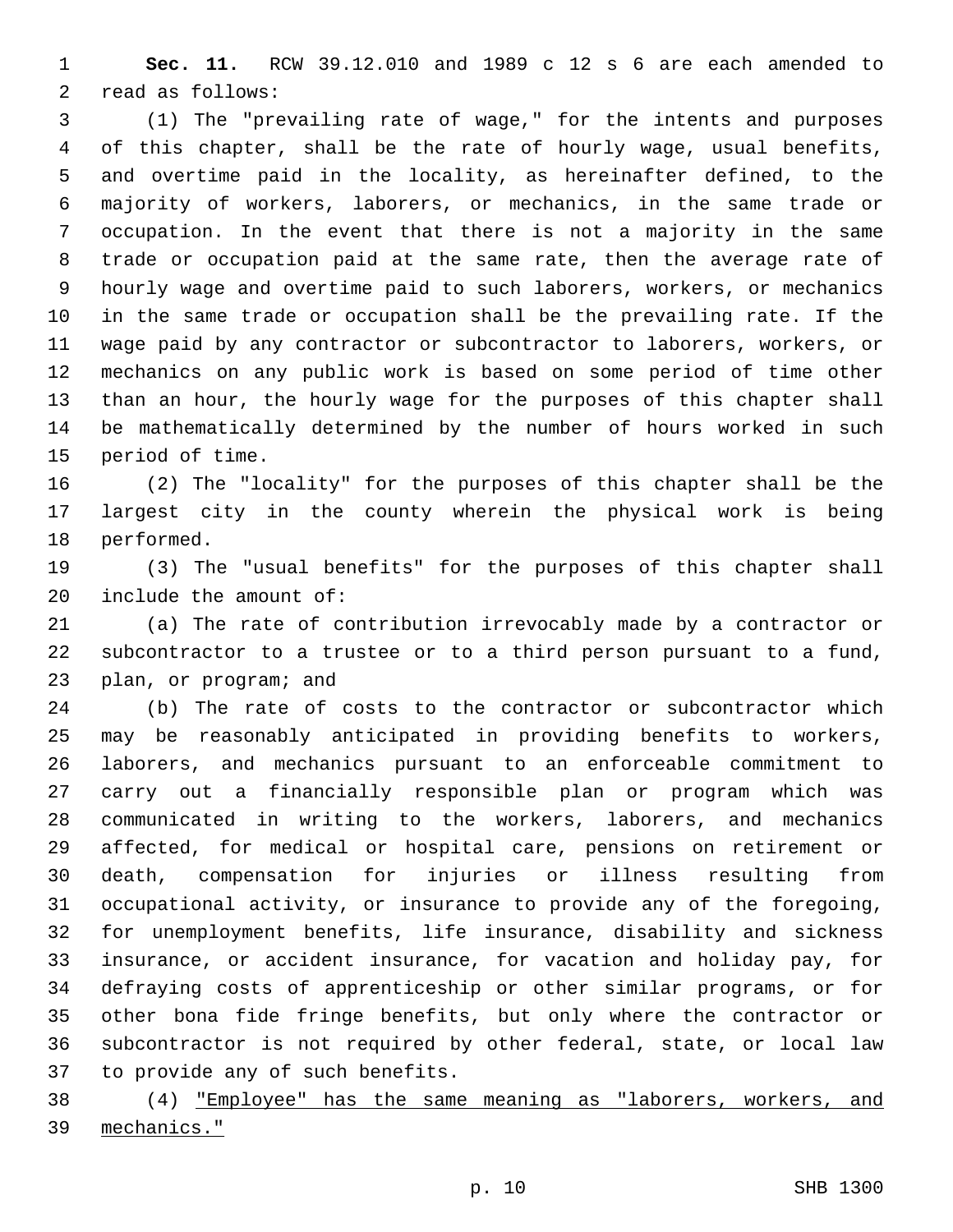(5) "Employer" and "independent contractor" have the same meanings as in section 3 of this act. (6)(a) "Pattern or practice" means that, in addition to the current violation, within the previous ten years the employer was: (i) Convicted of a criminal violation of a state or local law concerning nonpayment of wages; (ii) Subject to a court order entering final judgment for a violation of this chapter or chapter 49.46, 49.48, 49.52, or 49.--- RCW (the new chapter created in section 30 of this act), and the judgment was not satisfied or current within thirty days of the later 11 of: (A) The expiration of the time for appealing the order; or (B) if 12 a timely appeal was made, the date of the final resolution of the 13 appeal; or (iii) Subject to a final and binding citation and notice of

 assessment from the department of labor and industries for a violation of this chapter or chapter 49.48 RCW, and the citation and penalty was not satisfied or current within thirty days of the date the citation became final and binding.

 (b) For purposes of this subsection (6), an employer includes a successor employer, as defined in RCW 49.48.082.

 (7) An "interested party" for the purposes of this chapter shall include a contractor, subcontractor, an employee of a contractor or subcontractor, an organization whose members' wages, benefits, and conditions of employment are affected by this chapter, and the director of labor and industries or the director's designee.

 NEW SECTION. **Sec. 12.** A new section is added to chapter 39.12 27 RCW to read as follows:

 An employer-employee relationship exists when a laborer, worker, or mechanic performs labor for an employer. The party asserting that an individual is not an employee must establish by a preponderance of the evidence that the individual is an independent contractor.

 **Sec. 13.** RCW 39.12.050 and 2009 c 219 s 3 are each amended to 33 read as follows:

 (1) Any contractor or subcontractor who files a false statement or fails to file any statement or record required to be filed under this chapter and the rules adopted under this chapter, shall, after a determination to that effect has been issued by the director after hearing under chapter 34.05 RCW, forfeit as a civil penalty the sum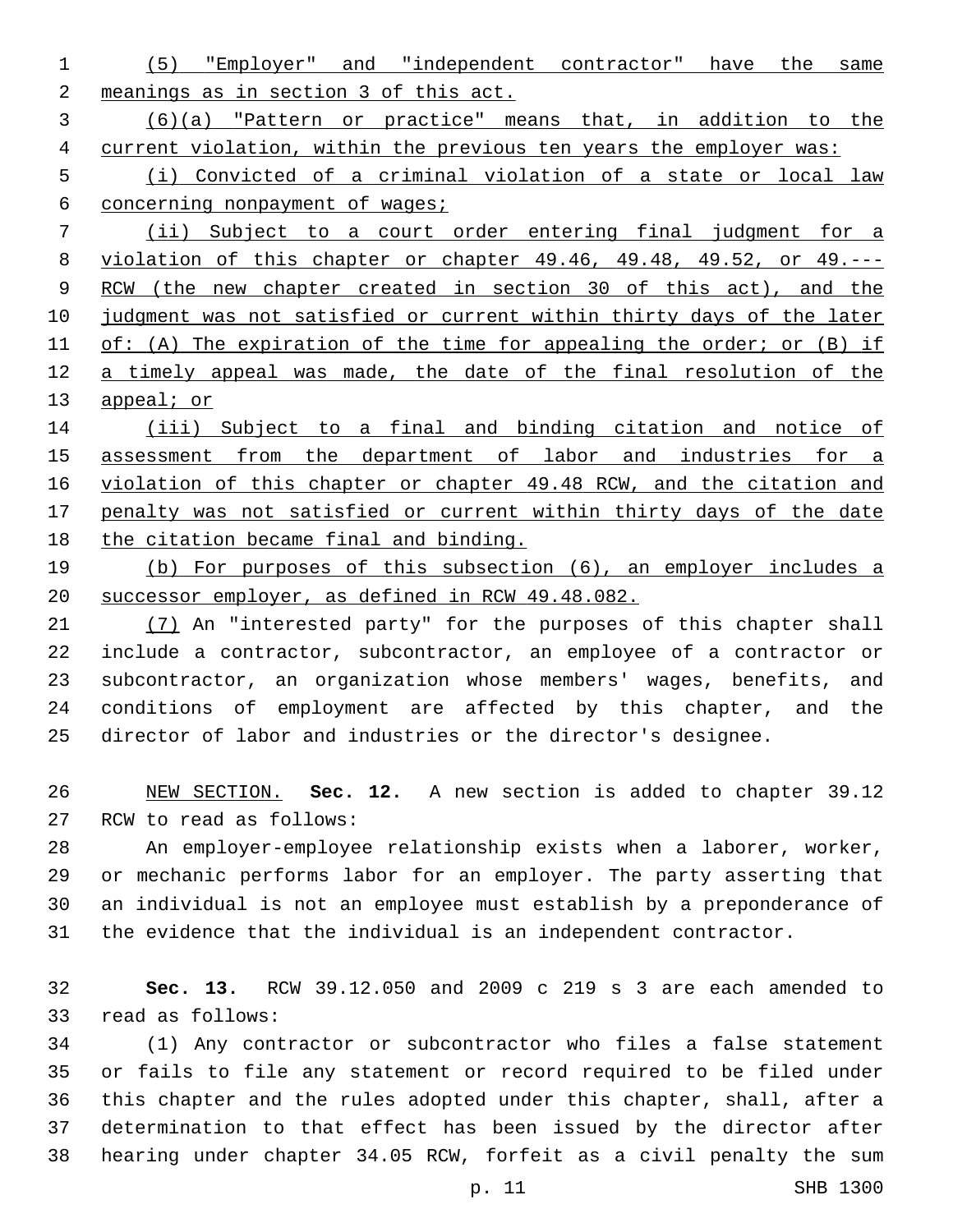of five hundred dollars for each false filing or failure to file, and shall not be permitted to bid, or have a bid considered, on any public works contract until the penalty has been paid in full to the director. The civil penalty under this subsection shall not apply to a violation determined by the director to be an inadvertent filing or reporting error. Civil penalties shall be deposited in the public 7 works administration account.

 To the extent that a contractor or subcontractor has not paid wages at the rate due pursuant to RCW 39.12.020, and a finding to that effect has been made as provided by this subsection, such unpaid wages shall constitute a lien against the bonds and retainage as provided in RCW 18.27.040, 19.28.041, 39.08.010, and 60.28.011.

13 (2) If a contractor or subcontractor is found to have ((violated the provisions of subsection (1) of this section for a second time within a five year period)) engaged in a pattern or practice of 16 violations, the contractor or subcontractor shall be subject to the sanctions prescribed in subsection (1) of this section and shall not be allowed to bid on any public works contract for one year. The one year period shall run from the date of notice by the director of the determination of noncompliance. When an appeal is taken from the director's determination, the one year period shall commence from the 22 date of the final determination of the appeal.

 The director shall issue his or her findings that a contractor or subcontractor has violated the provisions of this subsection after a hearing held subject to the provisions of chapter 34.05 RCW.

#### **WAGE DEDUCTIONS**

 NEW SECTION. **Sec. 14.** A new section is added to chapter 49.52 28 RCW to read as follows:

 (1) "Employer" and "independent contractor" have the same 30 meanings as in section 3 of this act.

 (2) "Employee" has the same meaning as in section 3(4) (a) and 32 (b) of this act.

 NEW SECTION. **Sec. 15.** A new section is added to chapter 49.52 34 RCW to read as follows:

 (1) An employer-employee relationship exists when an individual performs labor or services for an employer. The party asserting that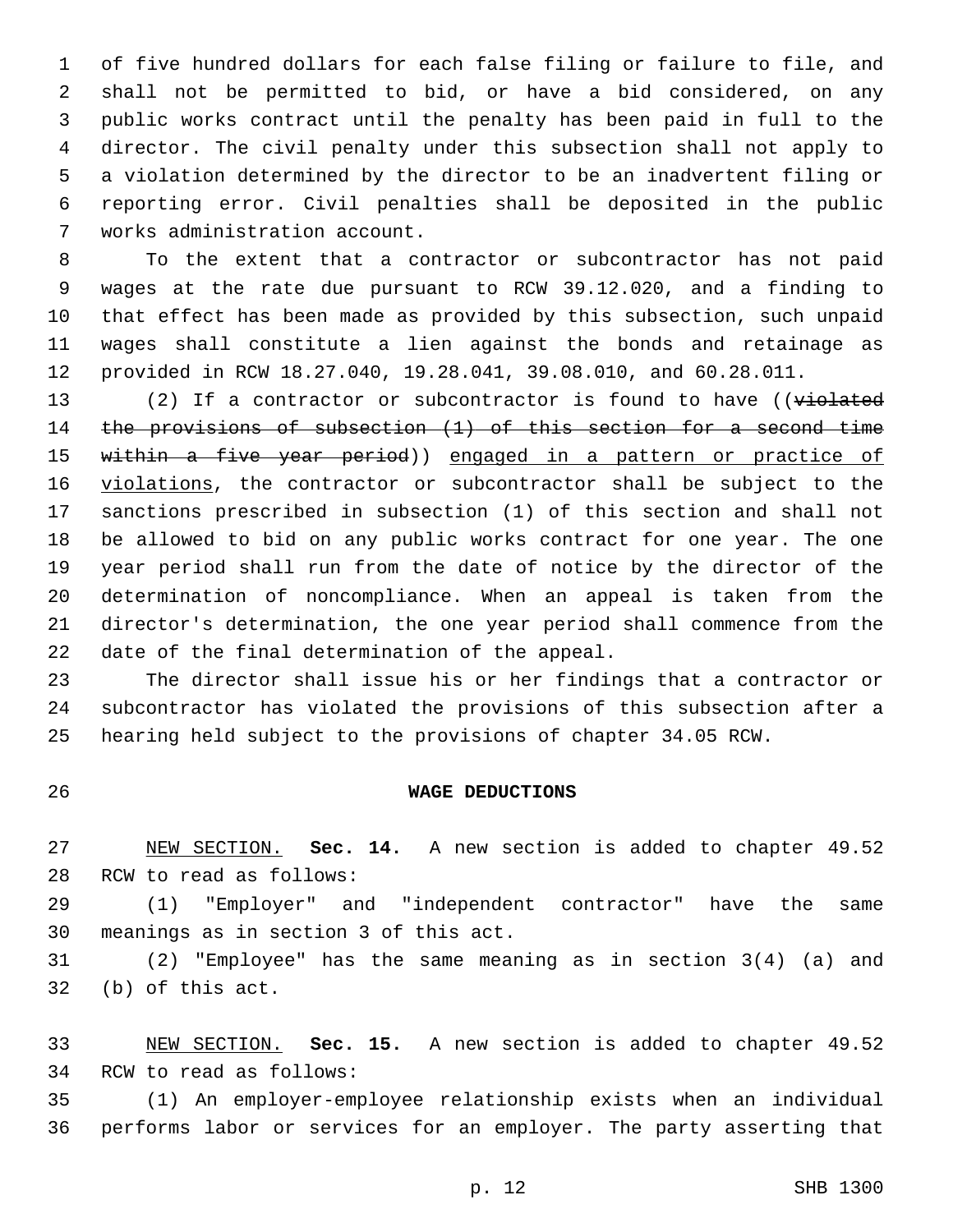an individual is not an employee must establish by a preponderance of the evidence that the individual is an independent contractor.

 (2) A general contractor is not responsible for violations of a bona fide independent contractor or subcontractor under this chapter unless the general contractor exerts substantial control over the day-to-day work of the independent contractor or subcontractor. For purposes of this section, "general contractor" and "subcontractor" have the same meanings as in section 4(2) (a) and (b) of this act.

## **WAGE PAYMENT ACT**

 **Sec. 16.** RCW 49.48.082 and 2010 c 42 s 1 are each reenacted and 11 amended to read as follows:

 The definitions in this section apply throughout this section and 13 RCW 49.48.083 through 49.48.086:

 (1) "Citation" means a written determination by the department that a wage payment requirement has been violated.

(2) "Department" means the department of labor and industries.

 (3) "Determination of compliance" means a written determination by the department that wage payment requirements have not been 19 violated.

 (4) "Director" means the director of the department of labor and industries, or the director's authorized representative.

 (5) "Employee" has the meaning provided in: (a) RCW 49.46.010 for purposes of a wage payment requirement set forth in RCW 49.46.020 or 24 49.46.130; and (b) ((RCW 49.12.005)) section 3(4) (a) and (b) of this 25 act for purposes of a wage payment requirement set forth in RCW 49.48.010, 49.52.050, or 49.52.060.26

27 (6) "Employer" ((has the meaning provided in RCW 49.46.010 for purposes of a wage payment requirement set forth in RCW 49.46.020, 49.46.130, 49.48.010, 49.52.050, or 49.52.060)) and "independent contractor" have the same meanings as in section 3 of this act.

 (7) "Notice of assessment" means a written notice by the department that, based on a citation, the employer shall pay the 33 amounts assessed under RCW 49.48.083.

 (8) "Repeat willful violator" means any employer that has been the subject of a final and binding citation and notice of assessment for a willful violation of a wage payment requirement within three years of the date of issue of the most recent citation and notice of assessment for a willful violation of a wage payment requirement.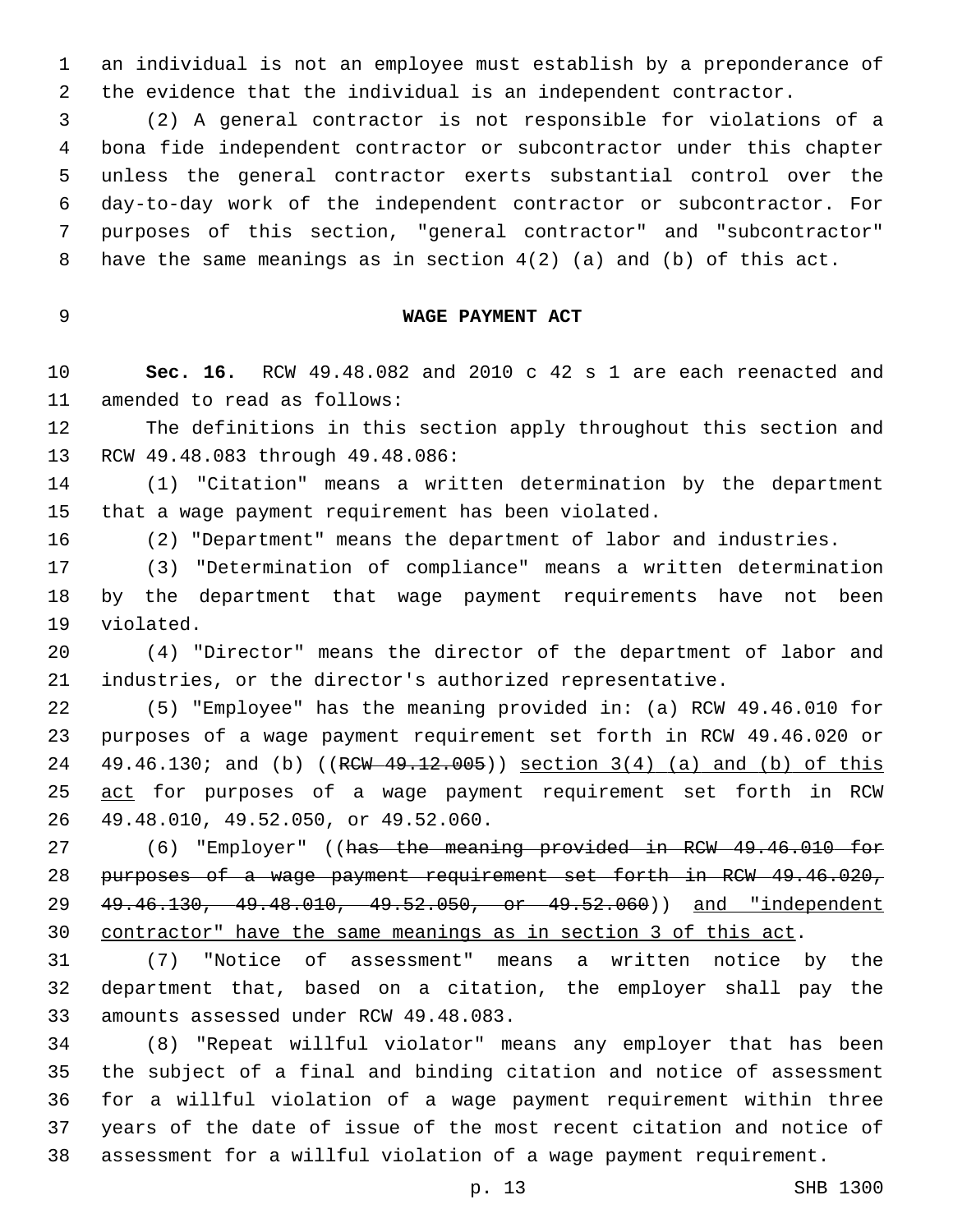(9) "Successor" means any person to whom an employer quitting, selling out, exchanging, or disposing of a business sells or otherwise conveys in bulk and not in the ordinary course of the employer's business, more than fifty percent of the property, whether real or personal, tangible or intangible, of the employer's business.

(10) "Wage" has the meaning provided in RCW 49.46.010.

 (11) "Wage complaint" means a complaint from an employee to the department that asserts that an employer has violated one or more wage payment requirements and that is reduced to writing.

 (12) "Wage payment requirement" means a wage payment requirement set forth in RCW 49.46.020, 49.46.130, 49.48.010, 49.52.050, or 49.52.060, and any related rules adopted by the department.

 (13) "Willful" means a knowing and intentional action that is neither accidental nor the result of a bona fide dispute, as evaluated under the standards applicable to wage payment violations 16 under RCW 49.52.050(2).

 NEW SECTION. **Sec. 17.** A new section is added to chapter 49.48 18 RCW to read as follows:

 (1) An employer-employee relationship exists when an individual performs labor or services for an employer. The party asserting that an individual is not an employee must establish by a preponderance of the evidence that the individual is an independent contractor or is 23 otherwise not an employee under this chapter.

 (2) A general contractor is not responsible for violations of a bona fide independent contractor or subcontractor under this chapter unless the general contractor exerts substantial control over the day-to-day work of the independent contractor or subcontractor. For purposes of this section, "general contractor" and "subcontractor" have the same meaning as in section 4(2) (a) and (b) of this act.

# **MINIMUM WAGE ACT**

 **Sec. 18.** RCW 49.46.010 and 2015 c 299 s 3 are each amended to 32 read as follows:

- 33 As used in this chapter:
- (1) "Director" means the director of labor and industries;

(2) (("Employ" includes to permit to work)) "Department,"

"employ," and "employer" have the same meanings as in section 3 of

this act;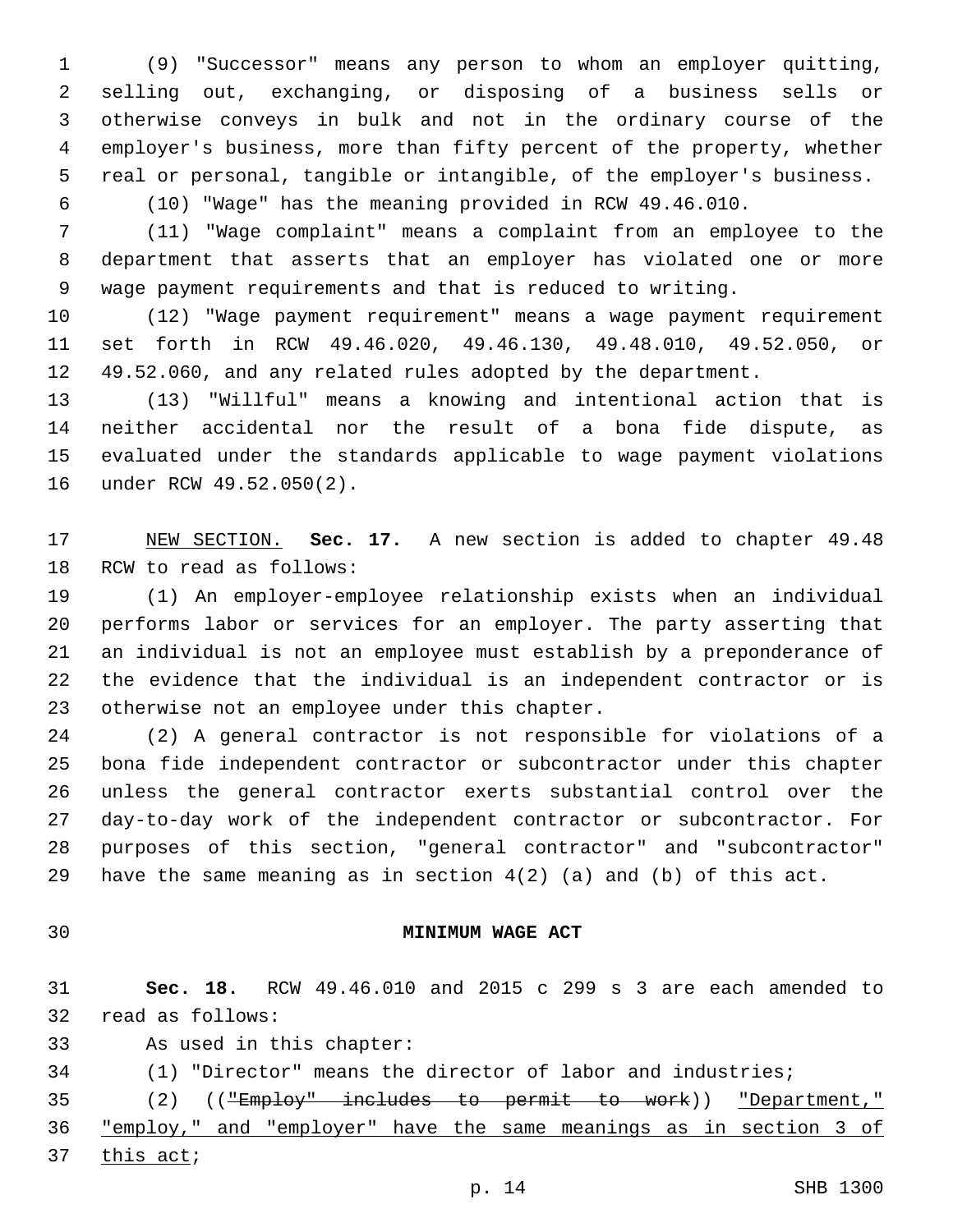(3) "Employee" ((includes any individual employed by an employer but)) has the same meaning as in section 3(4) (a) and (b) of this act 3 and shall not include:

 (a) Any individual (i) employed as a hand harvest laborer and paid on a piece rate basis in an operation which has been, and is generally and customarily recognized as having been, paid on a piece rate basis in the region of employment; (ii) who commutes daily from his or her permanent residence to the farm on which he or she is employed; and (iii) who has been employed in agriculture less than 10 thirteen weeks during the preceding calendar year;

 (b) Any individual employed in casual labor in or about a private home, unless performed in the course of the employer's trade, 13 business, or profession;

 (c) Any individual employed in a bona fide executive, administrative, or professional capacity or in the capacity of outside salesperson as those terms are defined and delimited by rules of the director. However, those terms shall be defined and delimited by the human resources director pursuant to chapter 41.06 RCW for employees employed under the director of personnel's jurisdiction;

 (d) Any individual engaged in the activities of an educational, charitable, religious, state or local governmental body or agency, or nonprofit organization where the employer-employee relationship does not in fact exist or where the services are rendered to such organizations gratuitously. If the individual receives reimbursement in lieu of compensation for normally incurred out-of-pocket expenses or receives a nominal amount of compensation per unit of voluntary service rendered, an employer-employee relationship is deemed not to exist for the purpose of this section or for purposes of membership or qualification in any state, local government, or publicly supported retirement system other than that provided under chapter 31 41.24 RCW;

 (e) Any individual employed full time by any state or local governmental body or agency who provides voluntary services but only with regard to the provision of the voluntary services. The voluntary services and any compensation therefor shall not affect or add to qualification, entitlement, or benefit rights under any state, local government, or publicly supported retirement system other than that 38 provided under chapter 41.24 RCW;

 (f) Any newspaper vendor, carrier, or delivery person selling or distributing newspapers on the street, to offices, to businesses, or

p. 15 SHB 1300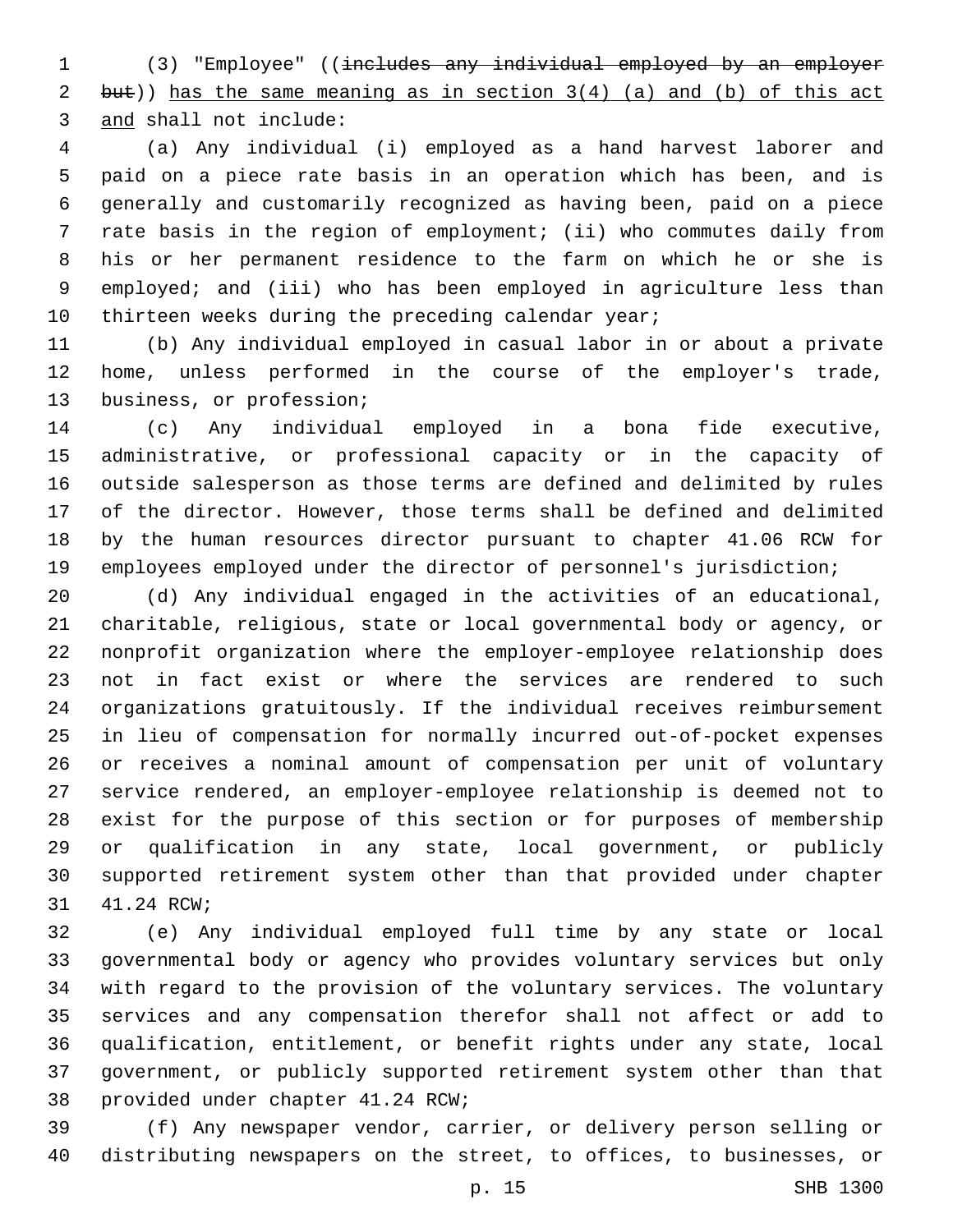from house to house and any freelance news correspondent or "stringer" who, using his or her own equipment, chooses to submit material for publication for free or a fee when such material is 4 published;

 (g) Any carrier subject to regulation by Part 1 of the Interstate 6 Commerce Act;

 (h) Any individual engaged in forest protection and fire 8 prevention activities;

 (i) Any individual employed by any charitable institution charged with child care responsibilities engaged primarily in the development of character or citizenship or promoting health or physical fitness or providing or sponsoring recreational opportunities or facilities 13 for young people or members of the armed forces of the United States;

 (j) Any individual whose duties require that he or she reside or sleep at the place of his or her employment or who otherwise spends a substantial portion of his or her work time subject to call, and not 17 engaged in the performance of active duties;

 (k) Any resident, inmate, or patient of a state, county, or municipal correctional, detention, treatment or rehabilitative 20 institution;

 (l) Any individual who holds a public elective or appointive office of the state, any county, city, town, municipal corporation or quasi municipal corporation, political subdivision, or any instrumentality thereof, or any employee of the state legislature;

 (m) All vessel operating crews of the Washington state ferries 26 operated by the department of transportation;

 (n) Any individual employed as a seaman on a vessel other than an 28 American vessel;

 (o) Any farm intern providing his or her services to a small farm which has a special certificate issued under RCW 49.12.470;

 (p) An individual who is at least sixteen years old but under twenty-one years old, in his or her capacity as a player for a junior ice hockey team that is a member of a regional, national, or international league and that contracts with an arena owned, operated, or managed by a public facilities district created under 36 chapter 36.100 RCW;

 (4) (("Employer" includes any individual, partnership, association, corporation, business trust, or any person or group of persons acting directly or indirectly in the interest of an employer 40 in relation to an employee;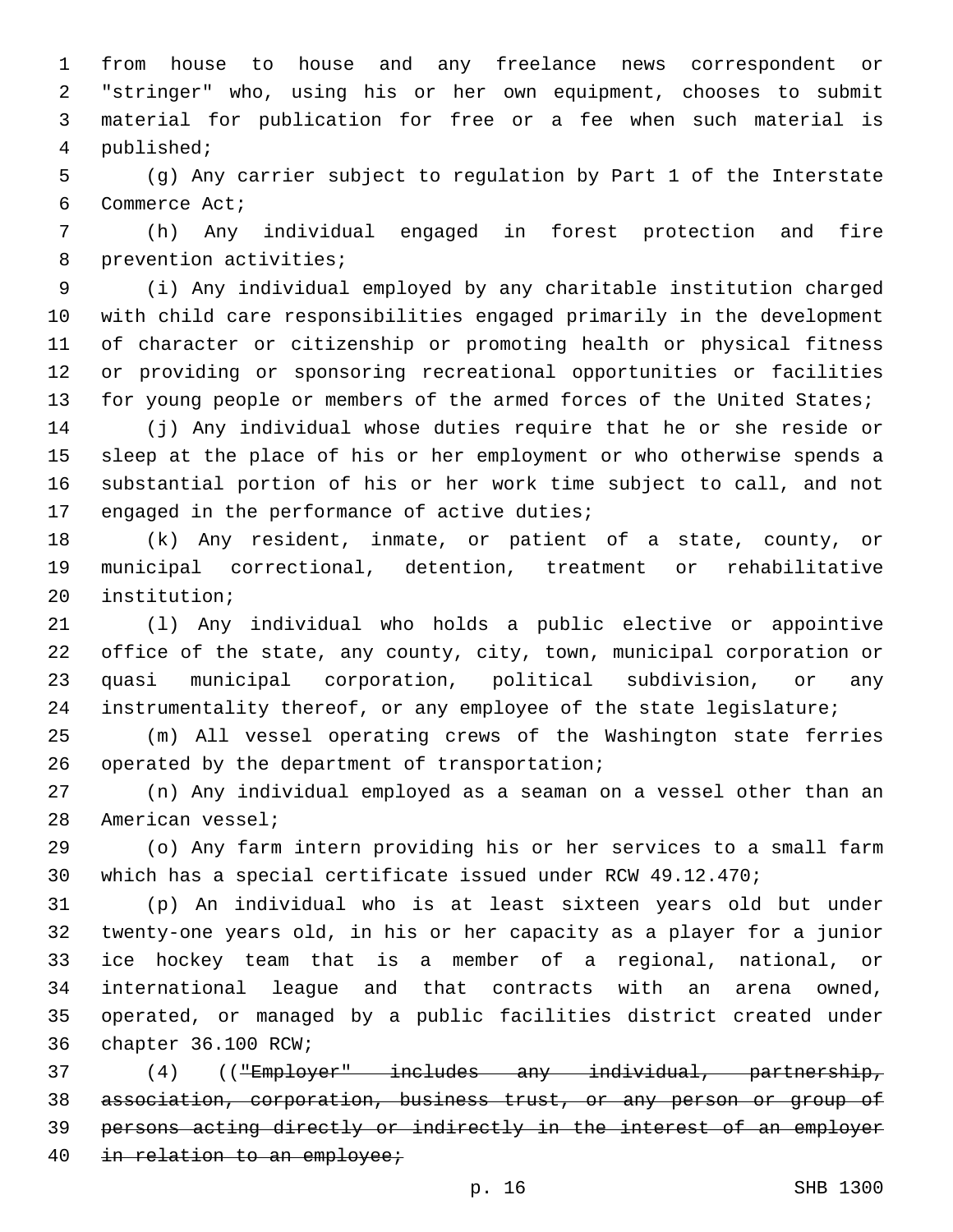$(1 +5)$ ) "Occupation" means any occupation, service, trade, business, industry, or branch or group of industries or employment or class of employment in which employees are gainfully employed;

 (( $(6)$ )) (5) "Retail or service establishment" means an establishment seventy-five percent of whose annual dollar volume of sales of goods or services, or both, is not for resale and is recognized as retail sales or services in the particular industry;

 $((+7)$ ) (6) "Wage" means compensation due to an employee by reason of employment, payable in legal tender of the United States or checks on banks convertible into cash on demand at full face value, subject to such deductions, charges, or allowances as may be 12 permitted by rules of the director.

 NEW SECTION. **Sec. 19.** A new section is added to chapter 49.46 14 RCW to read as follows:

 (1) An employer-employee relationship exists when an individual performs labor or services for an employer. The party asserting that an individual is not an employee must establish by a preponderance of the evidence that the individual is an independent contractor or is 19 otherwise not an employee under this chapter.

 (2) A general contractor is not responsible for violations of a bona fide independent contractor or subcontractor under this chapter unless the general contractor exerts substantial control over the day-to-day work of the independent contractor or subcontractor. For purposes of this section, "general contractor" and "subcontractor" have the same meaning as in section 4(2) (a) and (b) of this act.

### **UNEMPLOYMENT INSURANCE**

 NEW SECTION. **Sec. 20.** A new section is added to chapter 50.04 28 RCW to read as follows:

 The services of an independent contractor, as defined in section 3 of this act, are not services in employment under this title.

 NEW SECTION. **Sec. 21.** A new section is added to chapter 50.04 32 RCW to read as follows:

 Services performed by an individual for remuneration shall be deemed to be employment subject to this title. The party asserting that personal services are not services in employment must establish by a preponderance of the evidence that the individual is an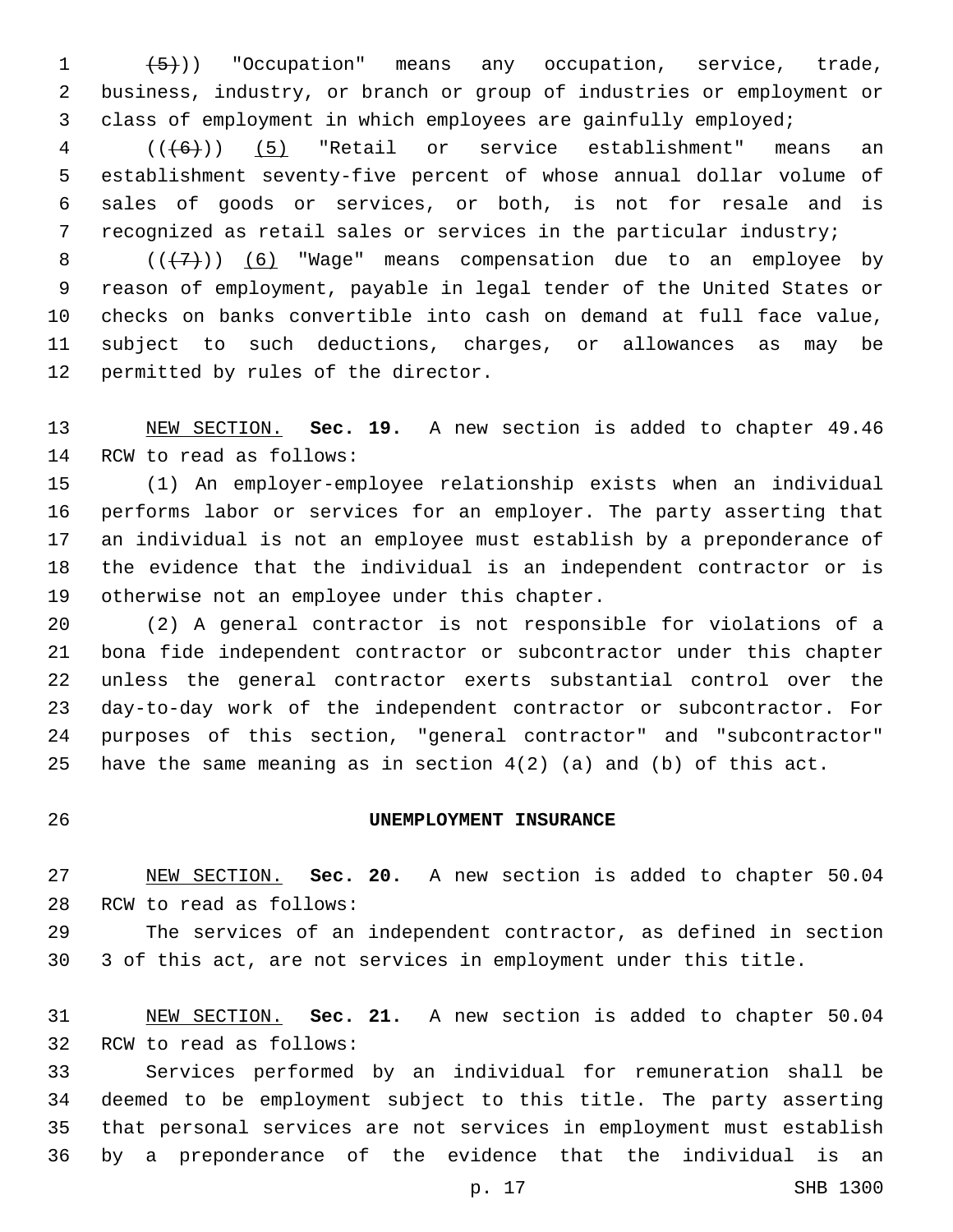independent contractor or that the services are otherwise not in 2 employment under this title.

 **Sec. 22.** RCW 50.04.100 and 1982 1st ex.s. c 18 s 14 are each 4 amended to read as follows:

 "Employment," subject only to the other provisions of this title, means personal service, of whatever nature, unlimited by the relationship of master and servant as known to the common law or any other legal relationship, including service in interstate commerce, performed for wages or under any contract calling for the performance of personal services, written or oral, express or implied.

11 ((Except as provided by RCW 50.04.145,)) Personal services performed for an employing unit by one or more contractors or subcontractors acting individually or as a partnership, which do not 14 meet the provisions of ((RCW 50.04.140)) section 20 of this act, shall be considered employment of the employing unit: PROVIDED, HOWEVER, That such contractor or subcontractor shall be an employer under the provisions of this title in respect to personal services performed by individuals for such contractor or subcontractor.

 **Sec. 23.** RCW 50.04.298 and 2007 c 146 s 8 are each amended to read as follows:20

21 For the purposes of this title:

 (1) "Professional employer organization" means a person or entity that enters into an agreement with one or more client employers to provide professional employer services. "Professional employer organization" includes entities that use the term "staff leasing company," "permanent leasing company," "registered staff leasing company," "employee leasing company," "administrative employer," or any other name, when they provide professional employer services to client employers. The following are not classified as professional 30 employer organizations: Independent contractors in ((RCW 50.04.140)) section 20 of this act; temporary staffing services companies and services referral agencies as defined in RCW 50.04.245; third-party payers as defined in RCW 50.04.248; or labor organizations.

 (2) "Client employer" means any employer who enters into a professional employer agreement with a professional employer organization.36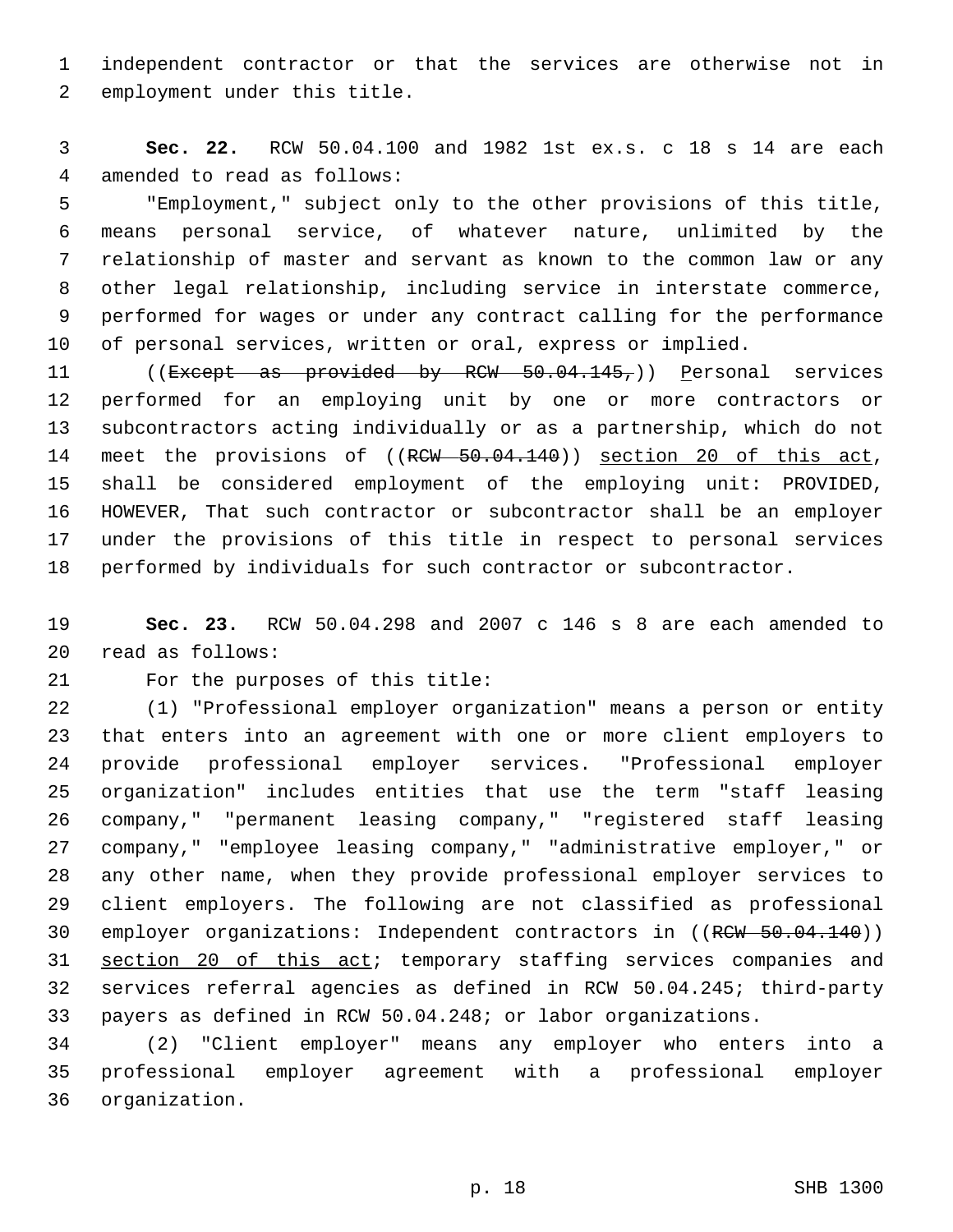(3) "Coemployer" means either a professional employer organization or a client employer that has entered into a 3 professional employer agreement.

 (4) "Covered employee" means an individual performing services for a client employer that constitutes employment under this title.

 (5) "Professional employer services" means services provided by the professional employer organization to the client employer, which include, but are not limited to, human resource functions, risk management, or payroll administration services, in a coemployment 10 relationship.

 (6) "Coemployment relationship" means a relationship that is intended to be ongoing rather than temporary or project-specific, where the rights, duties, and obligations of an employer in an employment relationship are allocated between coemployers pursuant to a professional employer agreement and state law. A coemployment relationship exists only if a majority of the employees performing services to a client employer, or to a division or work unit of a client employer, are covered employees. In determining the allocation of rights and obligations in a coemployment relationship:

 (a) The professional employer organization has only those employer rights and is subject only to those obligations specifically 22 allocated to it by the professional employer agreement or state law;

 (b) The client employer has those rights and obligations allocated to it by the professional employer agreement or state law, as well as any other right or obligation of an employer that is not specifically allocated by the professional employer agreement or 27 state law.

 (7) "Professional employer agreement" means a written contract between a client employer and a professional employer organization that provides for: (a) The coemployment of covered employees; and (b) the allocation of employer rights and obligations between the client and the professional employer organization with respect to the 33 covered employees.

 **Sec. 24.** RCW 50.12.070 and 2013 c 250 s 1 are each amended to 35 read as follows:

 (1)(a) Each employing unit shall keep true and accurate work records, containing such information as the commissioner may prescribe. Such records shall be open to inspection and be subject to being copied by the commissioner or his or her authorized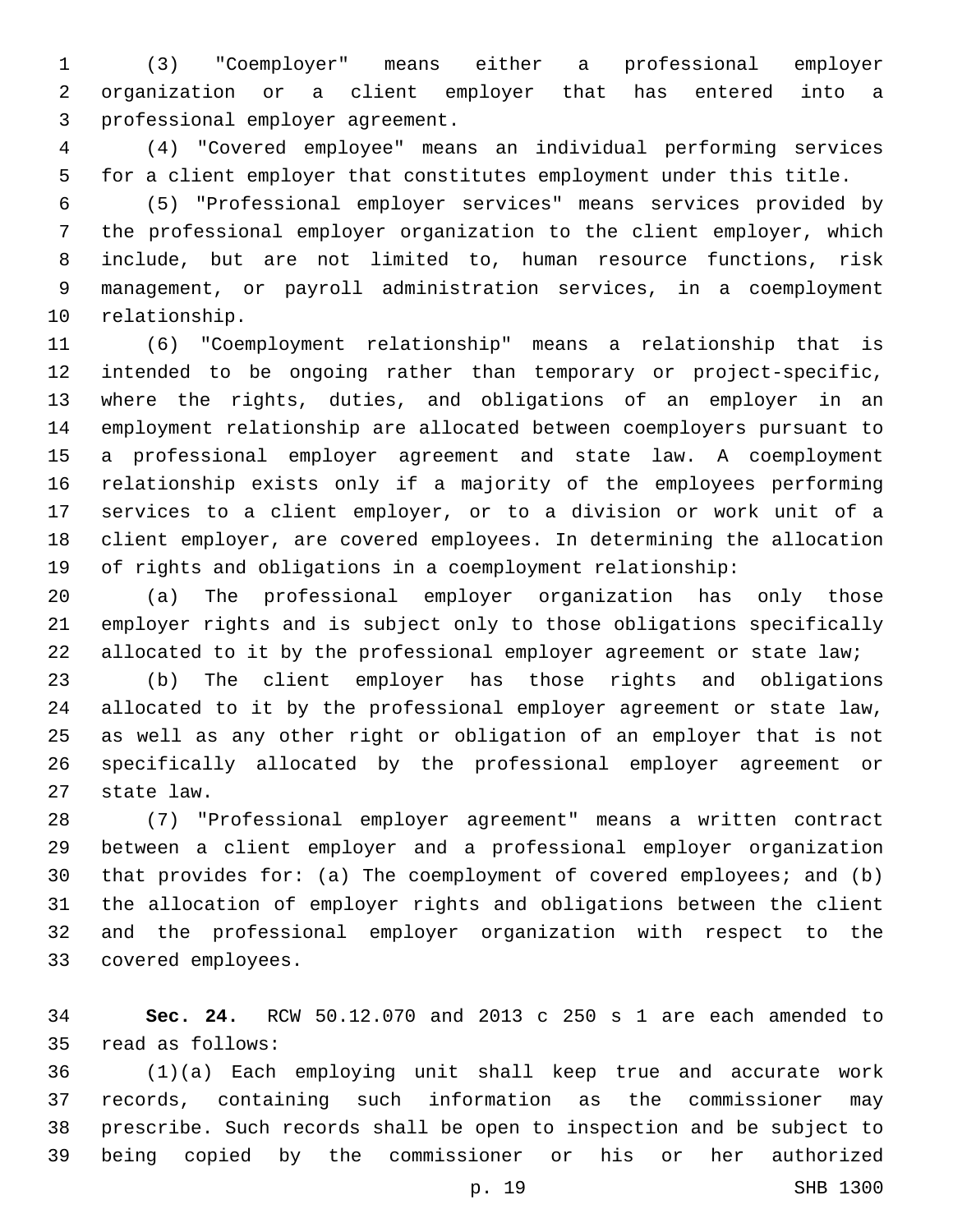representatives at any reasonable time and as often as may be necessary. The commissioner may require from any employing unit any sworn or unsworn reports with respect to persons employed by it, which he or she deems necessary for the effective administration of 5 this title.

 (b) An employer who contracts with another person or entity for work subject to chapter 18.27 or 19.28 RCW shall obtain and preserve a record of the unified business identifier account number for and compensation paid to the person or entity performing the work. In addition to the penalty in subsection (3) of this section, failure to obtain or maintain the record is subject to RCW 39.06.010.

 (2)(a) Each employer shall register with the department and obtain an employment security account number. Each employer shall make periodic reports at such intervals as the commissioner may by regulation prescribe, setting forth the remuneration paid for employment to workers in its employ, the full names and social security numbers of all such workers, and the total hours worked by each worker and such other information as the commissioner may by 19 regulation prescribe.

 (b) If the employing unit fails or has failed to report the number of hours in a reporting period for which a worker worked, such number will be computed by the commissioner and given the same force and effect as if it had been reported by the employing unit. In computing the number of such hours worked, the total wages for the reporting period, as reported by the employing unit, shall be divided by the dollar amount of the state's minimum wage in effect for such reporting period and the quotient, disregarding any remainder, shall be credited to the worker: PROVIDED, That although the computation so made will not be subject to appeal by the employing unit, monetary entitlement may be redetermined upon request if the department is provided with credible evidence of the actual hours worked. Benefits paid using computed hours are not considered an overpayment and are not subject to collections when the correction of computed hours 34 results in an invalid or reduced claim; however:

 (i) A contribution paying employer who fails to report the number of hours worked will have its experience rating account charged for all benefits paid that are based on hours computed under this 38 subsection; and

 (ii) An employer who reimburses the trust fund for benefits paid to workers and fails to report the number of hours worked shall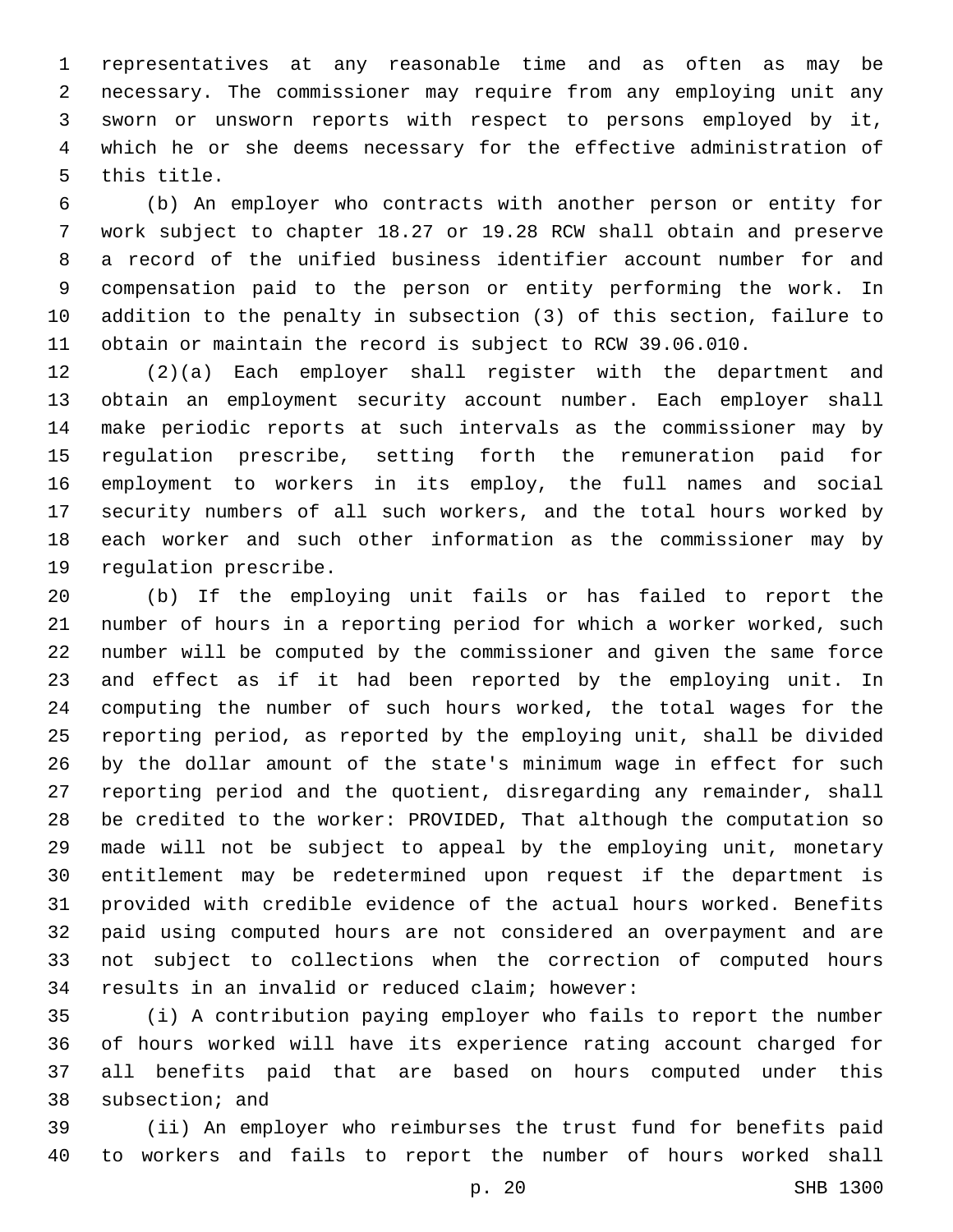reimburse the trust fund for all benefits paid that are based on hours computed under this subsection.2

 (3) Any employer who fails to keep and preserve records required by this section shall be subject to a penalty determined by the commissioner but not to exceed two hundred fifty dollars or two hundred percent of the quarterly tax for each offense, whichever is 7 greater.

 (4) Upon referral from the department of labor and industries pursuant to section 6 of this act, the employment security department 10 may initiate procedures for improper recordkeeping and the recovery 11 of contributions, interest, and penalties.

 **Sec. 25.** RCW 50.12.072 and 2010 c 72 s 2 are each amended to 13 read as follows:

14 (1) An employer that knowingly fails to register with the department and obtain an employment security account number, as required under RCW 50.12.070(2), is subject to a penalty not to exceed one thousand dollars per quarter or two times the taxes due per quarter, whichever is greater. This penalty is in addition to all other penalties and is in addition to higher rates for employers that do not meet the definition of "qualified employer" under RCW 50.29.010. This penalty does not apply if the employer can prove that it had good cause to believe that it was not required to register 23 with the department.

 (2) Upon referral from the department of labor and industries pursuant to section 6 of this act, the employment security department may initiate procedures for improper recordkeeping and the recovery 27 of contributions, interest, and penalties.

 **Sec. 26.** RCW 50.24.070 and 2011 c 301 s 18 are each amended to read as follows:29

30 (1) At any time after the commissioner shall find that any contributions, interest, or penalties have become delinquent, the commissioner may issue an order and notice of assessment specifying the amount due, which order and notice of assessment shall be served upon the delinquent employer in the manner prescribed for the service of a summons in a civil action, or using a method by which the mailing can be tracked or the delivery can be confirmed. Failure of the employer to receive such notice or order whether served or mailed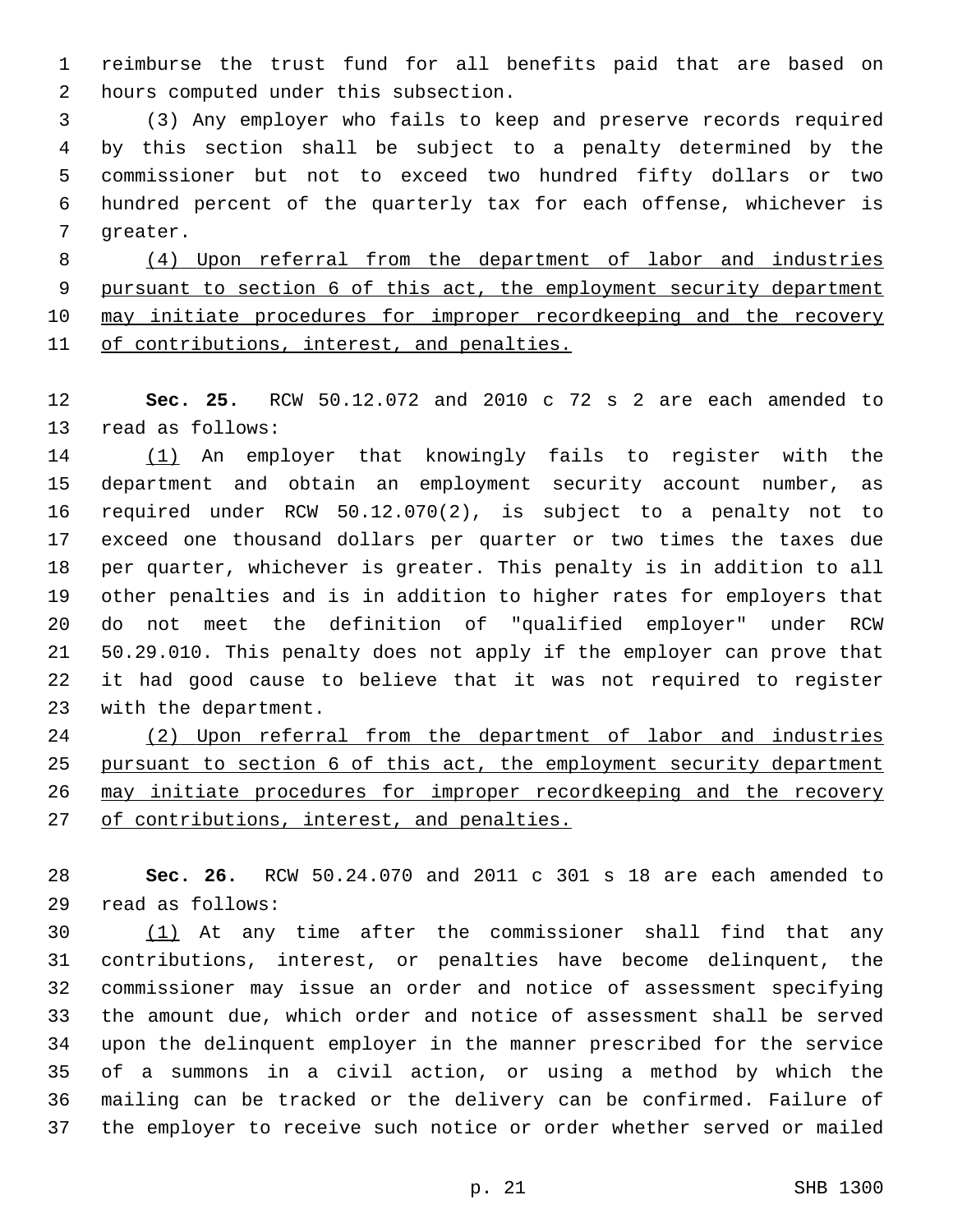shall not release the employer from any tax, or any interest or 2 penalties thereon.

 (2) The commissioner must consider referrals based on a court finding of a violation of section 5 of this act and may pursue a claim for contributions.

## **INDUSTRIAL INSURANCE**

 **Sec. 27.** RCW 51.08.070 and 2008 c 102 s 2 are each amended to 8 read as follows:

 "Employer" means any person, body of persons, corporate or otherwise, and the legal representatives of a deceased employer, all while engaged in this state in any work covered by the provisions of this title, by way of trade or business, or who contracts with one or more workers, the essence of which is the personal labor of such worker or workers. Or as an exception to the definition of employer, persons or entities are not employers when they contract or agree to 16 remunerate the services performed by an ((individual who meets the tests set forth in subsections (1) through (6) of RCW 51.08.195 or 18 the separate tests set forth in RCW 51.08.181 for work performed that requires registration under chapter 18.27 RCW or licensing under chapter 19.28 RCW)) independent contractor as defined in section 3 of 21 this act.

 **Sec. 28.** RCW 51.08.180 and 2008 c 102 s 3 are each amended to 23 read as follows:

 "Worker" means every person in this state who is engaged in the employment of an employer under this title, whether by way of manual labor or otherwise in the course of his or her employment; also every person in this state who is engaged in the employment of or who is working under an independent contract, the essence of which is his or her personal labor for an employer under this title, whether by way of manual labor or otherwise, in the course of his or her employment, or as an exception to the definition of worker, a person is not a 32 worker if he or she ((meets the tests set forth in subsections  $(1)$ ) through (6) of RCW 51.08.195 or the separate tests set forth in RCW 51.08.181 for work performed that requires registration under chapter 18.27 RCW or licensing under chapter 19.28 RCW)) is an independent contractor as defined in section 3 of this act: PROVIDED, That a person is not a worker for the purpose of this title, with respect to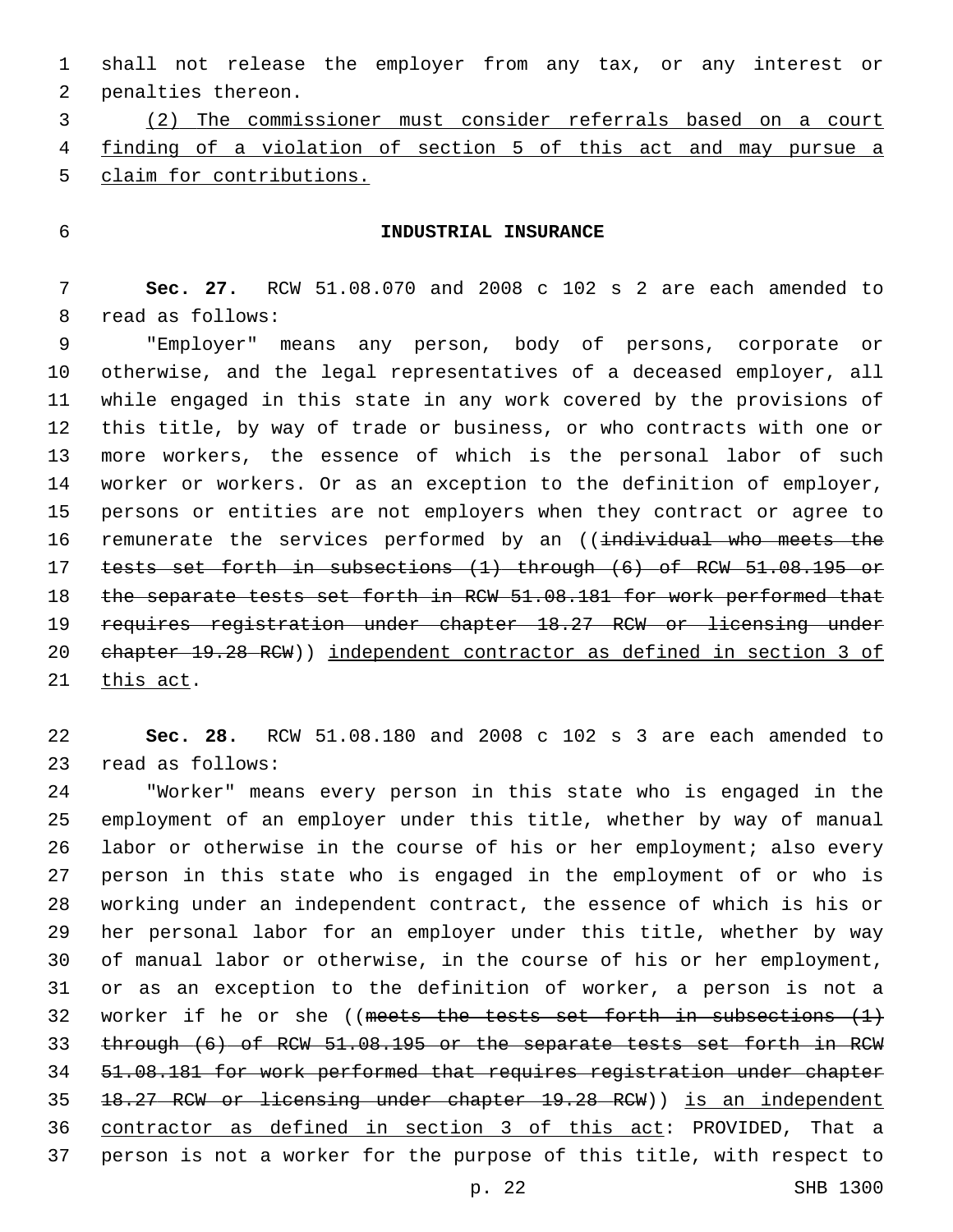his or her activities attendant to operating a truck which he or she owns, and which is leased to a common or contract carrier.

 NEW SECTION. **Sec. 29.** A new section is added to chapter 51.12 4 RCW to read as follows:

 An employer-employee relationship exists when an individual performs labor or services for an employer. The party asserting that an individual is not an employee must establish by a preponderance of the evidence that the individual is an independent contractor.

 NEW SECTION. **Sec. 30.** Sections 2 through 10 of this act constitute a new chapter in Title 49 RCW.

 NEW SECTION. **Sec. 31.** If any provision of this act or its application to any person or circumstance is held invalid, the remainder of the act or the application of the provision to other persons or circumstances is not affected.

 NEW SECTION. **Sec. 32.** If any part of this act is found to be in conflict with federal requirements that are a prescribed condition to the allocation of federal funds to the state or the eligibility of employers in this state for federal unemployment tax credits, the conflicting part of this act is inoperative solely to the extent of the conflict, and the finding or determination does not affect the operation of the remainder of this act. Rules adopted under this act must meet federal requirements that are a necessary condition to the receipt of federal funds by the state or the granting of federal unemployment tax credits to employers in this state.

 NEW SECTION. **Sec. 33.** The following acts or parts of acts are each repealed:

 (1) RCW 39.12.100 (Independent contractors—Criteria) and 2009 c 28 63 s 1;

 (2) RCW 50.04.140 (Employment—Exception tests) and 1991 c 246 s 6 & 1945 c 35 s 15;30

 (3) RCW 50.04.145 (Employment—Exclusions) and 2008 c 102 s 1, 1983 1st ex.s. c 23 s 25, & 1982 1st ex.s. c 18 s 13;

 (4) RCW 51.08.181 ("Worker"—Registered contractor and electrician 34 exclusions) and 2008 c 102 s  $5<sub>i</sub>$  and